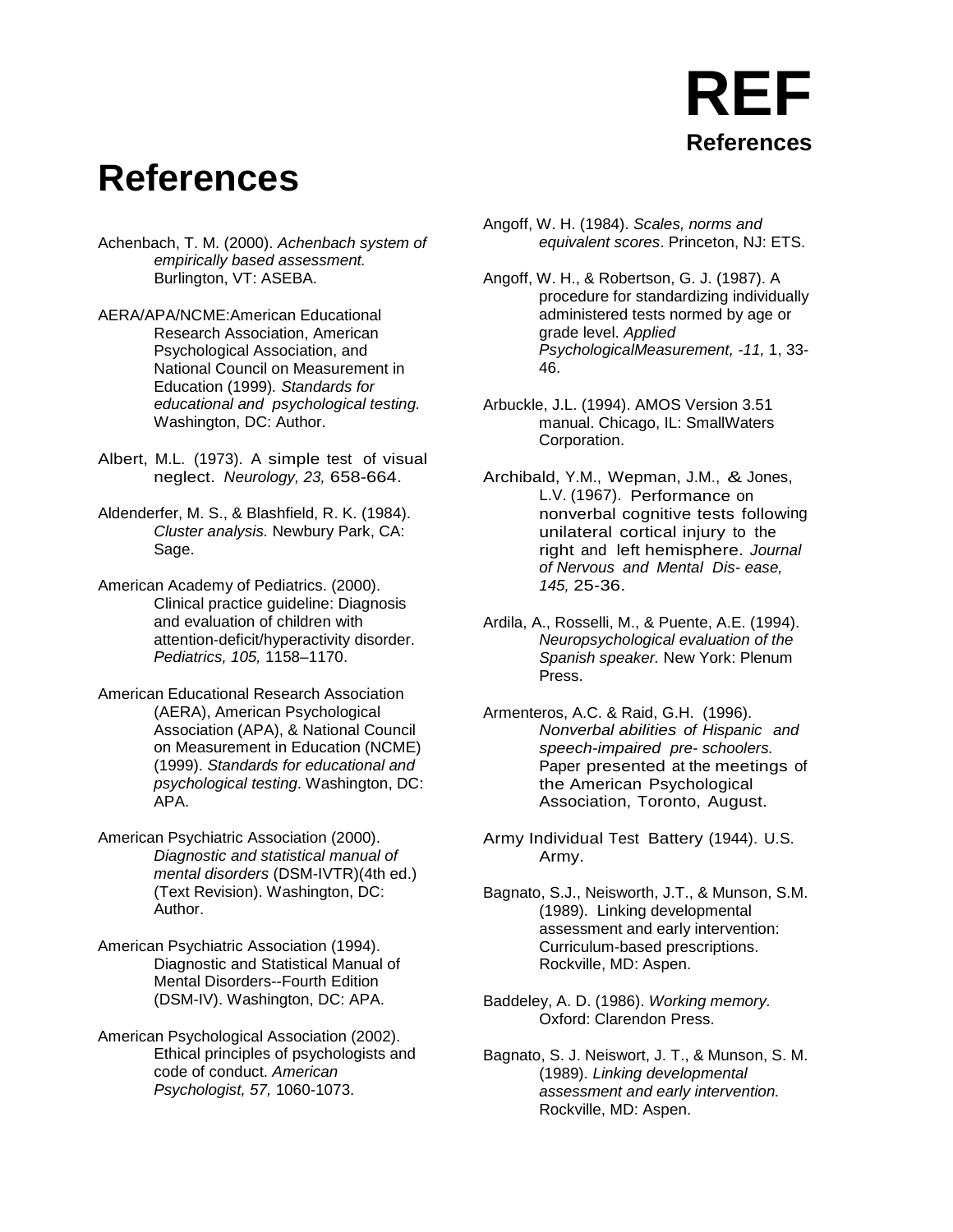

- Banken, J.A. (1985). Clinical utility of considering digits digits backward as separate components of the Wechsler Adult Intelligence Scale- Revised. *Journal of Clinical Psychology, 41,* 686- 691.
- Bannatyne, A. (1974). Diagnosis: A note on recategorization of the WISC scaled scores. *Journal of Learning Disabilities, 7,* 2.
- Barkley, R. A. (1990). *Attention deficit hyperactivity disorder: A handbook for diagnosis and treatment.* New York: Guilford Press.
- Baroff, G. S. (1986). *Mental retardation: Nature, cause, and management,* (2nd Ed.). New York; Hemisphere.
- Bay, S. M. (1996). *An exploratory factor analysis of the Leiter-R.* Unpublished doctoral dissertation, George Fox University, Newberg, Oregon.
- Beard, R.M. (1965). The structure of perception: A factorial study. *British Journal of Educational Psychology, 35,* 210-221.
- Berg, E.A. (1948). A simple objective treatment for measuring flexibility in<br>thinking. Journal of General thinking. *Journal of General Psychology, 39,* 15-22.
- Black, F.W. (1986). Digit repetition in braindamaged adults: Clinical and theoretical implications. *Journal of Clinical Psychology, 42,* 770-782.
- Bishop, S. L., Richler, J., & Lord, C. (2006). Association between restricted and repetitive behaviors and nonverbal IQ in children with ASD. *Child Neuropsychology, 12*, 247-267.
- Bond, T. G., & Fox, C. M. (2007). *Applying the Rasch model* 2nd Ed., Mahwah, NJ: Erlbaum.
- Bornstein, R.A., & Chelune, G.J. (1988). of the Wechsler Memory Scale-Revised. *The Clinical Neuropsychologist, 2,* 107-115.
- Bos, J. S. (1995). Factor structure of the field edition of the Leiter International Performance Scale—Revised. Unpublished doctoral dissertation, George Fox University, Newberg, Oregon.
- Bracken, B. A., & McCallum, R. S. (1998). *The Universal Nonverbal Intelligence Test*. Itasca, IL: Riverside.
- Bromley, D.B. (1953). Primitive forms of response to the Matrices Test. *Journal of Mental Science, 99,* 374- 393.
- Bronfenbrenner, U. (1986). Ecology of the family as a context for human<br>development. Developmental development. *Developmental Psychology, 22,* 723-742.
- Bruininks, R.H. (1978). Bruininks-Oseretsky Test of Motor Proficiency. Circle Pines, MN: American Guidance Service.
- Budoff, M. (1970). Learning potential: Assessing ability to reason in the educable mentally retarded. Acta Paedopsychiatrica, 37, 293-309.
- Budoff, M. (1975). Measuring learning potential: An alternative to traditional intelligence test. In G.R. Gredler (Ed.), Ethical and legal factors in the practice of school psychology. (pp. 75- 89). Philadelphia, PA: Temple University.
- Buss, A.H., & Plomin, R. (1984).<br>Temperament: Early developing *Early developing personality traits.* Hillsdale, NJ: Erlbaum.
- Butter, E. M., Mulick, J. A., & Metz, B. (2006). Eight case reports of learning recovery in children with pervasive developmental disorders after early intervention. *Behavioral Interventions,*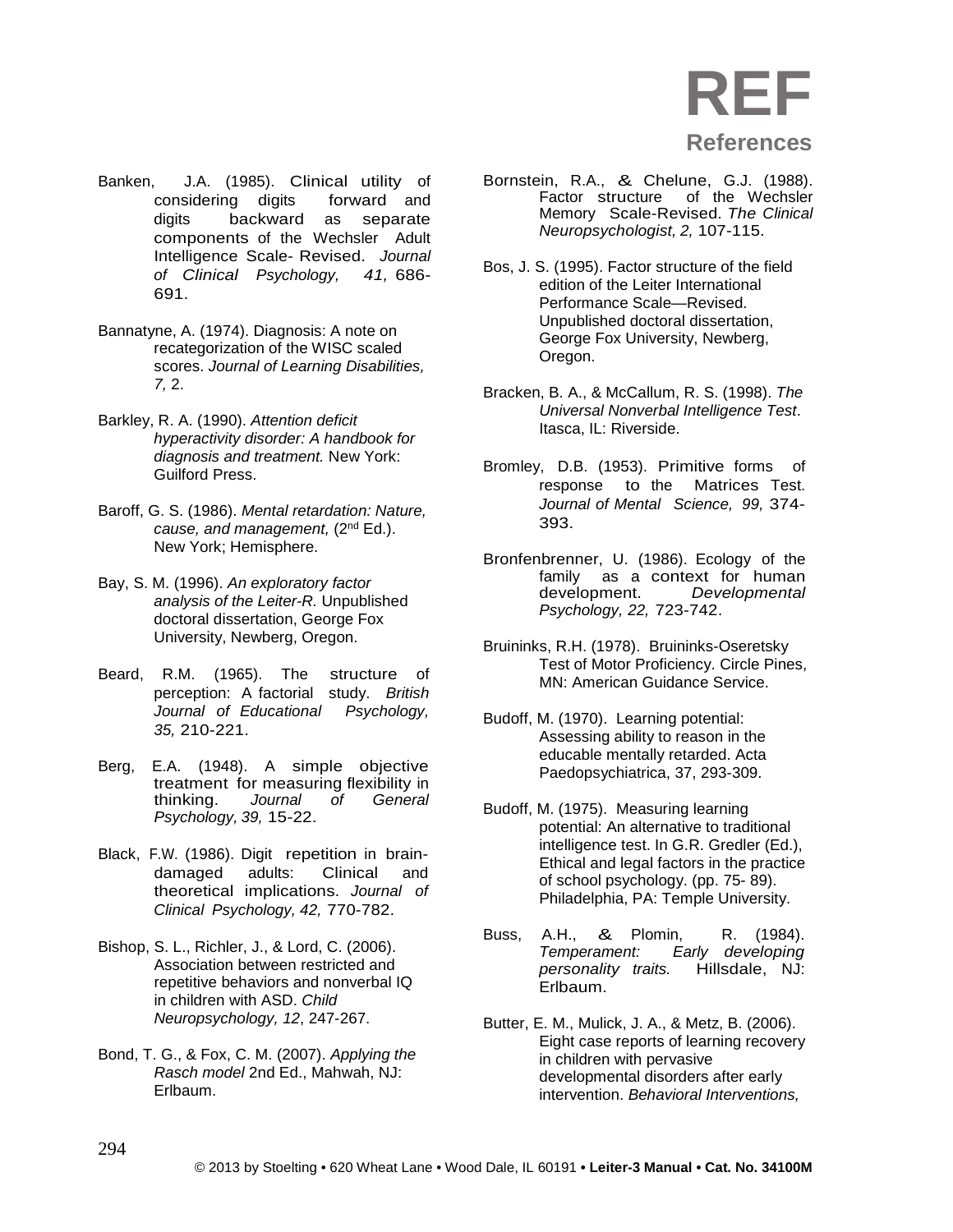

*21,* 227–243.

- Campbell, D.T. (1996). Unresolved issues in measurement validity: An autobiographical overview. *Psychological Assessment, 8,* 363- 368.
- Campbell, D. T., & Fiske, D. W. (1959). Convergent and discriminant validation by the multitrait-multimethod matrix. *Psychological Bulletin, 56,* 81–105.
- Campbell, D.C., & Oxbury, J.M. (1976). Recovery from unilateral visuospatial neglect. *Cortex, 12,* 303-312.
- Caine, E.D., Elbert, M.H., & Weingartner, H. (1977). An outline for the analysis of dementia. *Neurology,23,* 1097-1092.
- Carr, J. (2005). Stability and change in cognitive ability over the life span: A comparison of populations with and without Down's syndrome. *Journal of Intellectual Disability Research, 49*(12), 915–928.
- Carroll, J. B. (1993). *Human cognitive abilities: A survey of factor-analytic stud*ies. Cambridge; New York: Cambridge University Press.
- Cattell, R. B. (1943). The measurement of intelligence. *Psychological Bulletin, 40*, 153-193.
- Cattell, R. B. (1971). *Abilities: Their structure, growth, and action.* Boston: Houghton-Mifflin.
- CDC (Centers for Disease Control) (2007a). *Press Release: CDC Releases New Data on Autism Spectrum Disorders (ASDs) from Multiple Communities in the United States.* Atlanta, GA: Author
- CDC (Centers for Disease Control) (2007b). *Autism prevalence.*Retrieved September 6, 2007, from the Centers for Disease

Control Web site: [http://www.cdc.gov/od/oc/media/pressrel/2](http://www.cdc.gov/od/oc/media/pressrel/2007/r070208.htm) [007/r070208.htm](http://www.cdc.gov/od/oc/media/pressrel/2007/r070208.htm)

- Chen, W. (1994). Diagnostic accuracy of the Child Behavior Checklist scales for Attention Deficit Hyperactivity<br>Disorder: A receiver-operating receiver-operating characteristic analysis. *Journal of Consulting and Clinical Psychology,*  62(5), 1017-1025.
- Christensen, A.L. (1979). *Luria's neuropsychological investigation*  (2nd ed.). Copenhagen: Munksgaard.
- Cohen, J. (1988). Statistical power analysis for the behavioral sciences (2nd ed.). Mahwah, NJ: Erlbaum.
- Colombo, A., DeRenzi, E., & Faglioni, P. (1976). The occurrence of visual neglect in patients with unilateral cerebral disease. *Cortex, 12,* 221- 231.
- Colonna, A., & Faglioni, P. (1966). The hemispheredamaged patients on spatial intelligence tests. *Cortex, 2,* 293- 307.
- Connors, C. (1989). *Manual for revised Conner's Rating Scales.* Toronto, Canada: Multi-Health Systems, Inc.
- Cope, R. T., & Kolen, M. J. (1990). A study of methods for estimating distributions of test scores. ACT Research Report 90- 5. Iowa City, IA: American College Testing Program.
- Costa, L.D., Vaughan, H.G., Jr., Horwitz, M., & Ritter, W. (1969). Patterns of behavioral deficit associated with visual spatial neglect. *Cortex,* 5, 242-263.
- Costa, L.D. (1975). The relation of visuospatial dysfunction to digit span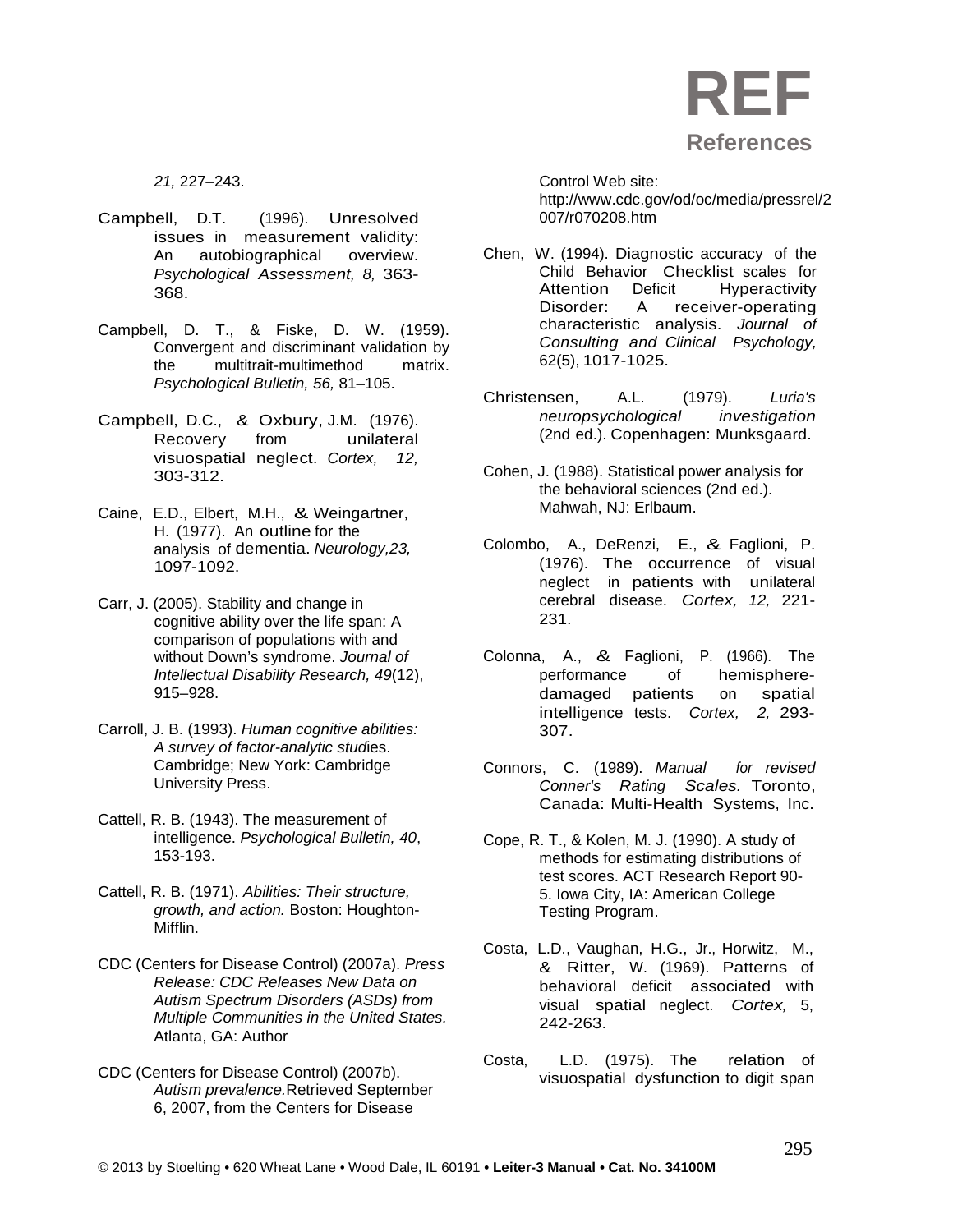performance in patients with cerebral lesions. *Cortex, 11,* 31-36.

- Cronbach, L.J. (1951). Coefficient alpha and the internal structure of tests. *Psychometrika,16,* 297-334.
- Cureton, E. E., & Tukey, J. W. (1951). Smoothing frequency distributions, equating tests, and preparing norms. *American Psychologist, 6*, 404 (Abstract).
- Dana, R.H. (1993). *Multicultural assessment per- spectives for professional psychology.* Boston: Allyn & Bacon.
- Dana, R. H. (2005). *Multicultural assessment*  (2nd ed.)*.* Mahwah, NJ: Erlbaum.
- Davis, F.B. ( 1959). Interpretation of differences among averages and individual test scores. *Journal of Educational Psychology, 50,* 162- 170.
- Dee, H.L. (1970). Visuoconstructive and visuoperceptive deficit in patients with unilateral cerebral lesions. *Neuropsychologia, 8,* 305-314.
- Denes, F., Semenza, C., & Stoppa, E. (1978). Selective improvement by unilateral brain-damaged patients on Raven Coloured Progressive Matrices. *Neuropsychologia, 16,* 749-752.
- Diller, L., Ben-Yishay, Y., & Gerstman, L.J. (1974). *Studies in cognition and rehabilitation in hemiplegia*  (Rehabilitation Monograph No. 50). New York: New York University Medical Center Institute of Rehabilitation Medicine.
- Doherty, V., & Roid, G.H. (1992). *Scaled Curriculum Achievement Levels Evaluation (SCALE) test manual*. Los Angeles: Western Psychological Services (WPS).
- Donders, J. (1993). Memory functioning after traumatic brain injury in children. Brain Injury, 7, 431-437.
- Donders, J. (1994). Academic placement after traumatic brain injury. Journal of School Psychology, 32, 53-65.
- Donders, J., & Kuldanek, S. (In press). Traumatic Brain Injury. In R.T. Ammerman & J.V. Campo (Eds.), Handbook of Pediatric Psychology and Psychiatry. Needham Heights, MA: Allyn & Bacon.
- Douglas, V. (1988). Cognitive deficits in children with attention deficit disorder with hyperactivity. In L. Bloomingdale &J. Sergeant (Eds.), *Attention deficit disorders: Criteria, cognition and intervention* (65-82). New York: Pergamon Press.
- Dunn, L. M., & Dunn, L. M. (1997). *Peabody Picture Vocabulary Test—Third Edition.* Circle Pines, MN: American Guidance Service/Pearson Assessments.
- Dunn, L. M., Dunn, L. M., & NFER-Nelson (1997). *British Picture Vocabulary Scale—Second Edition.* London, UK: NFER-Nelson.
- Elliot, C.D. (1990). *Differential Ability Scales: Introductory and technical handbook.* San Antonio, TX: The Psychological Corporation.
- Elliott, C.D. (2008). *Differential Ability Scales— Second Edition (DAS-II).* San Antonio, TX: Pearson/The Psychological Corporation.
- Embretson, S.E. (1996). The new rules of measurement. *Psychological Assessment, 8,* 341-349.
- Farr, S.P., Greene, R.L., & Fisher-White, S. (1986). Disease process, onset, and course and their relationship to neuropsychological performance. In S.B. Filskov & T.J. Boll (Eds.),<br>Handbook of clinical  $H$ *andbook*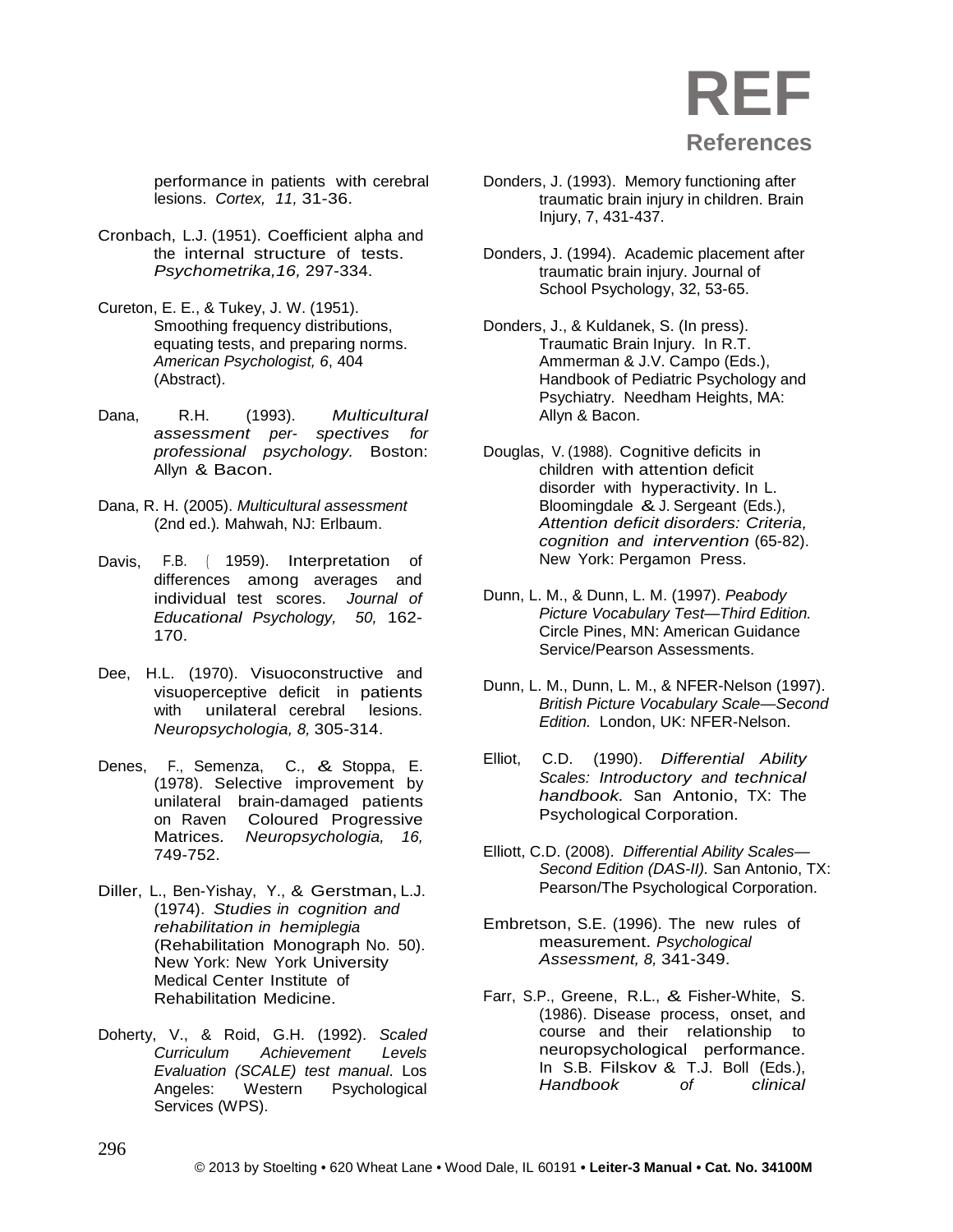

*neuropsychology* (Vol. 2). New York: John Wiley & Sons.

- Farrant, B. M., Fletcher, J., & Maybery, M. T. (2006). Specific language impairment, theory of mind, and visual perspective taking: Evidence for simulation theory and the developmental role of language. *Child Development, 77*(6), 1842–1853.
- Feuerstein, R., Rand, Y., & Hoffman, M. D. (1979). *The dynamic assessment of retarded performers: The Learning Potential Assessment Device.* Baltimore, MD: University Park Press.
- Flanagan, D, & Harrison, P. (Eds.) (2012). *Contemporary intellectual assessment*. New York: Guilford.
- Flanagan, D. P., & Ortiz, S. O. (2001). *Essentials of cross-battery assessment*. New York: Wiley.
- Flanagan, D. P., Ortiz, S. O., & Alfonso, V. C. (2013). *Essentials of cross-battery assessment*. (3rd Ed.), New York, NY: Wiley.
- Flemmer, D. D., & Roid, G. H. (1997). Nonverbal intellectual assessment of Hispanic and speech-impaired adolescents. *Psychological Reports, 80*, 1115–1122.
- Flowers, J.H., Dutrch, S.(1976) The use of visual and name cues in scanning and classifying colors. Memory & Cognition, 4, 384-390.doi: 10.3758/BF03213194
- Flynn, J.R. (1985). Wechsler intelligence tests: Do we really have a criterion of mental retardation? *American Journal of Mental Deficiency, 90*, 236-244.
- Flynn, J. R. (1987). Massive IQ gains in 14 nations: What IQ tests really measure. *Psychological Bulletin, 101*, 171–191.
- Gardner, H. (1983). *Frames of mind: The theory of multiple intelligences.* New York: Basic Books.
- Glaser, R. (1981). The future of testing: A research agenda for cognitive psychology and psychometrics. American Psychologist, 36, 923-936.
- Glenn, S., & Cunningham, C. (2005). Performance of young people with Down syndrome on the Leiter-R and British Picture Vocabulary Scales. *Journal of Intellectual Disability Research, 49*(4), 239–244.
- Glutting, J.J., & McDermott, P.A. (1990). Childhood learning potential as an alternative to traditional ability measures. *Psychological Assessment, 2,*398-403.
- Goldberg, L.R. (1990). An alternative description of personality: The bigfive factor structure. *Journal of Personality and Social Psychology, 59,* 1216-1229.
- Golden, C. J. (1976). The diagnosis of brain damage by the Stroop test. *Journal of Clinical Psychology, 32*, 654-658.
- Golden, C. J., Freshwater, S. M., & Golden, Z. (2003). *Stroop Color and Word Test, Children Version for Ages 5-14.* Wood Dale, IL: Stoelting Co.
- Goldstein, G., Johnson, C.R., & Minshew, N.J. (2001). Attentional processes in autism. *Journal of Autism and Developmental Disorders, 31,* 433 – 440.
- Gordon, M. (1983). *The Gordon Diagnostic System.* New York: Gordon Systems.
- Gorsuch, R. L. (1983). *The theory of continuous norming*. Paper presented at the meetings of the American Psychological Association, Anaheim, CA, August.
- Gorsuch, R. L. (2005). The continuous parameter estimation model: Expanding the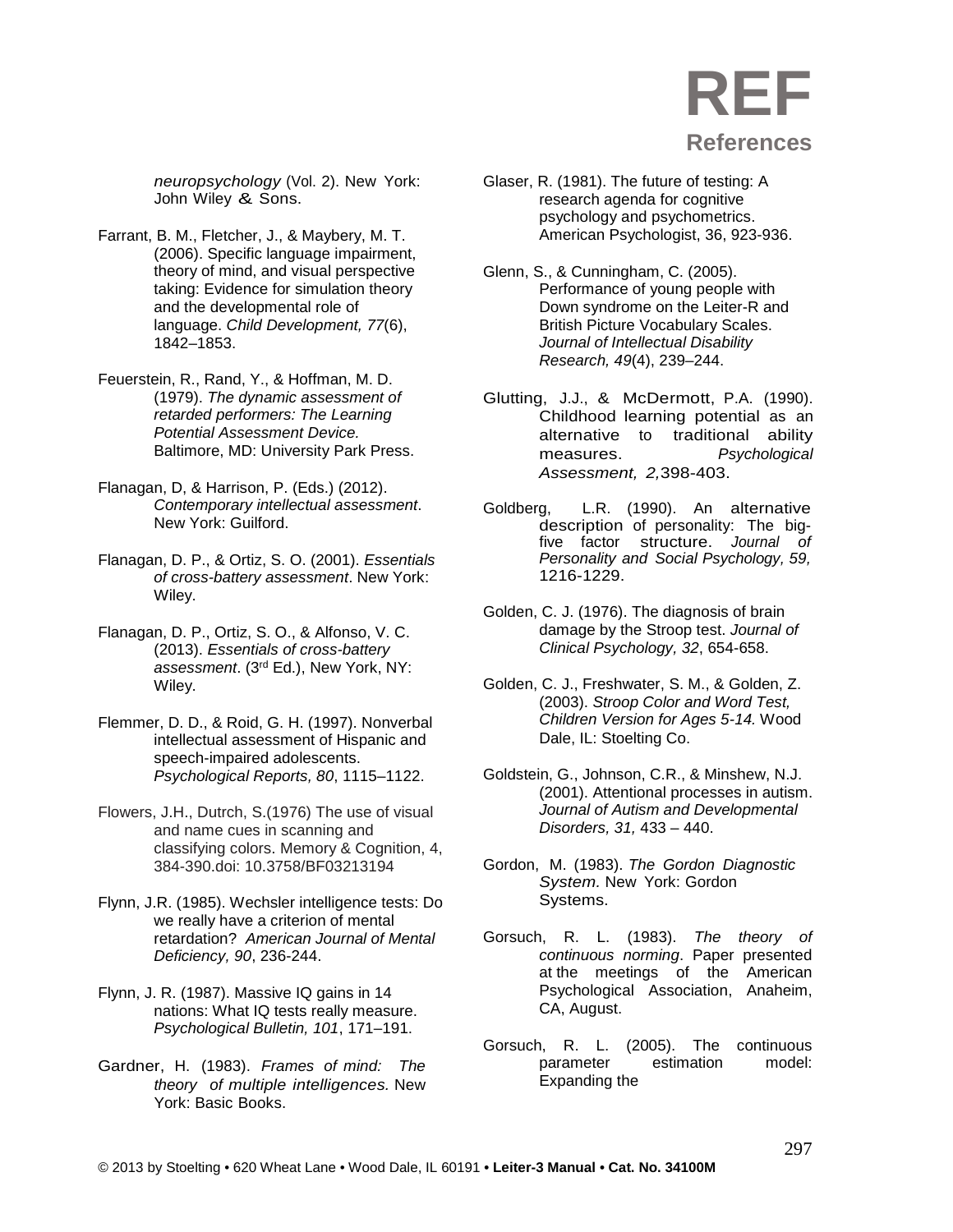standard statistical program. *Journal of the Science Faculty of Chiang Mai University,* 32(1), 11-21.

- Gorsuch, R. L., Hennighan, R. P., & Bernard, C. (1972). Locus of control: An example of dangers in using children's scales with children. *Child Development, 43*, 579-590.
- Golden, C.(1978).The Stroop Color and Word Test.Chicago, IL: Stoelting Company.
- Goldstein, F.C., & Levin, H.S. (1984). Intellectual and academic outcome following closed head injury in children and adolescents. *Developmental Neuropsychology, 1*, 195- 214.
- Gorsuch, R. L. (1983). *The theory of continuous norming*. Paper presented at the meetings<br>of the American Psychological the American Psychological Association, Anaheim, CA, August.
- Gottschaldt, K. (1928). Hidden Figures Test. In G.A. Talland (Ed.), *Deranged memory* (1965). New York: Academic Press.
- Gould, S.J. (1981). *The mismeasure of man.* New York: W.W. Norton.
- Graham, J. W., Taylor, B. J., & Cumsille, P. E. (2001).In L. Collins & A. Sayer (Eds.), *New methods for the analysis of change*. (pp. 335-353) Washington, DC: American Psychological Association.
- Grant, G., Raid, G.H., & Fallow, G. ( 1996). *Fairness of intellectual assessment for children with speech impairments.* Paper presented at the meetings of the Western Psychological Association, San Jose, April.
- Gregory, R.J. (1996). *Psychological Testing* (2nd Ed.). Boston: Allyn & Bacon.
- Gregory, R. J. (2007). *Psychological testing* (5th Ed.). Boston, MA: Allyn & Bacon.
- Gridley, B., Bos, J., & Roid, G.H. (1996). Confirmatory factor analysis of nonverbal cognitive measures. Paper presented at the meetings of the American Psychological Association, Toronto, August.
- Grohal, J. M. (2009). *Update: DSM-V major changes*. Retrieved from [www.Psychcentral.org,](http://www.psychcentral.org/) November 13, 2009.
- Guay, R., McDaniel, E., & Angelo, S. (1978). *Analytic factor confounding spatial ability measurement.* Paper presented at the annual convention of the American Psychological Association, Toronto, Canada.
- Guilford, J. P., & Fruchter, B. (1978). *Fundamental statistics in psychology and education*. New York, NY: McGraw-Hill.
- Gulliksen, H. (1950). *Theory of mental tests*. New York: Wiley.
- Gustafsson, J. E. (1984). A unifying model for the structure of intellectual abilities. *Intelligence, 8,* 179–203.
- Hambleton, R. K., & Swaminathan, H. (1985). *Item response theory: Principles and applications.* Boston, MA: Kluwer-Nijhoff.
- Hammill, D. D., Wiederholt, J. L., & Allen, E. A. (2006). *Test of Silent Contextual Reading Fluency, TOSCRF,* Examiner's manual. Austin, TX: ProEd Inc.
- Hanfmann, E. (1953). *Kasinin-Hanfmann Concept Formation Test.* Wood Dale, IL: Stoelting Co.
- Happe, F., & Frith, U. (2006). The weak coherence account: Detail-focused cognitive style in autism spectrum disorders. *Journal of Autism and Developmental Disorders, 36*(1), 5-25.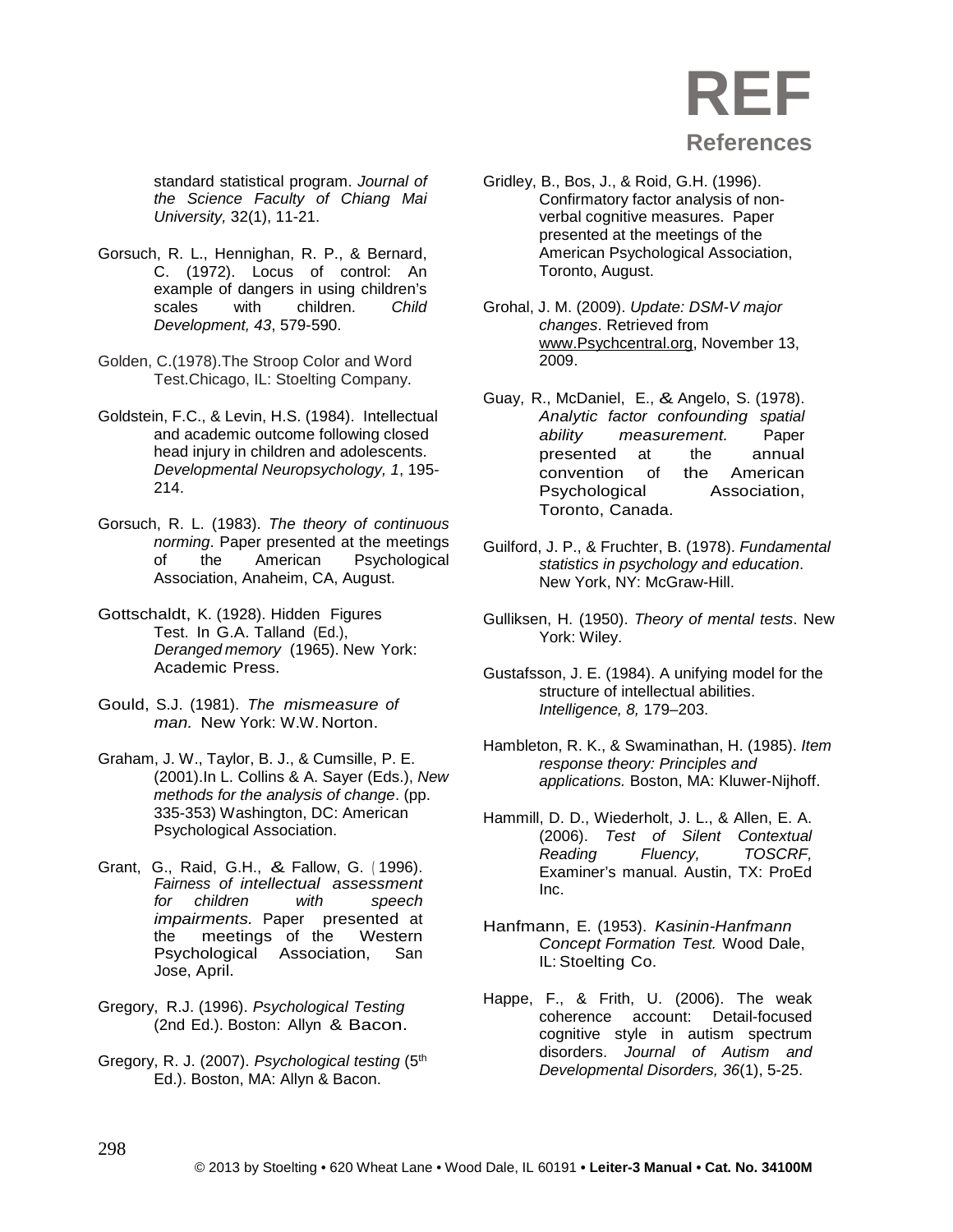- Harcourt Assessment (1995). *Stanford (SAT).* San Antonio, TX: Author.
- Head, J. J. (1996). Assessment of nonverbal cognitive processes in children with attention deficit hyperactivity disorder*.* Unpublished doctoral dissertation, George Fox University, Newberg, Oregon.
- Hill, I. D. (1976). Normal-Johnson and Johnson-Normal *Applied Statistics, 45,* 183-190.
- Hill, I. D., Hill, R., & Holder, R. L. (1976). Algorithm AS 99: Fitting Johnson curves by moments. *Applied Statistics, 45*, 171-182.
- Holland, P., & Wainer, H. (Eds.) (1993). *Differential item functioning.* Mahwah, NJ: Routledge/Erlbaum.
- Hooper, H.E. (1958, 1983). *Hooper Visual Organization Test.* Los Angeles, CA: Western Psychological Services.
- Hooper, V. S., Hatton, D. D., Baranek, G. T., Roberts, J. P., & Bailey, D. (2000). Nonverbal assessment of IQ, attention, and memory abilities in children with Fragile-X syndrome using the Leiter-R. *Journal of Psychoeducational Assessment, 18*, 255-267.
- Hooper, V. S., & Bell, S. M. (2006). Concurrent validity of the UNIT and Leiter-R. *Psychology in the*

*Schools, 43*(2), 143–148.

- Horn, J. L. (1985). Remodeling old models of intelligence. In B. B. Wolman (Ed.), *Handbook of Intelligence* (pp. 267– 300). New York: Wiley.
- Horn, J. L. (1994). Theory of fluid and crystallized intelligence. In R. J. Sternberg (Ed.), *Encyclopedia of human intelligence* (pp. 443–451). New York: Macmillan.
- Horn, J. L., & Cattell, R. B. (1966). Refinement and test of the theory of fluid and crystallized general intelligences. *Journal of Educational Psychology, 57,* 253–270.
- Horst, D. P., Tallmadge, G. K., & Wood, C. T. (1975). *A practical guide to measuring project impact on student achievement.*  Washington, DC: U.S. Department of Education.
- IDEA (2004). *Individuals with Disabilities Education Improvement Act* Public Law No. 108-446, §632, 118 Stat. 2744.
- Jensen, A.R. (1980). *Bias in mental testing.* New York: The Free Press.
- Jensen, A.R., & Rohwer, W.D. (1966). The Stroop Color-Word Test: A review. *Acts Psychologica, 25,* 36-93.
- Johnson, N. L. (1949). Systems of frequency curves generated by methods of translation. *Biometrika, 36,* 149-176.
- Johnson, N. L., Kotz, S., & Balakrishnan, N. (1995). *Continuous univariate distributions* (Vols. 1 & 2). New York: Wiley.
- Joreskog, K. G., & Sorbom, D. (1999)*. LISREL 8: User's reference guide*. Chicago: Scientific Software.
- Joseph, R. M., Tager-Flusberg, H., & Lord, C. (2002). Cognitive profiles and socialcommunicative functioning in children with autism spectrum disorder. *Journal of Child Psychology and Psychiatry, 43* (6), 807- 821.
- Kamphaus, R. W. (2001). *Clinical assessment of child and adolescent intelligence*  (2nd ed.). Boston: Allyn & Bacon.
- Karian, Z. A., & Dudewicz, E. J. (2000). *Fitting statistical distributions: The generalized Lambda distribution and generalized bootstrap methods.* Boca Raton, FL: CRC Press.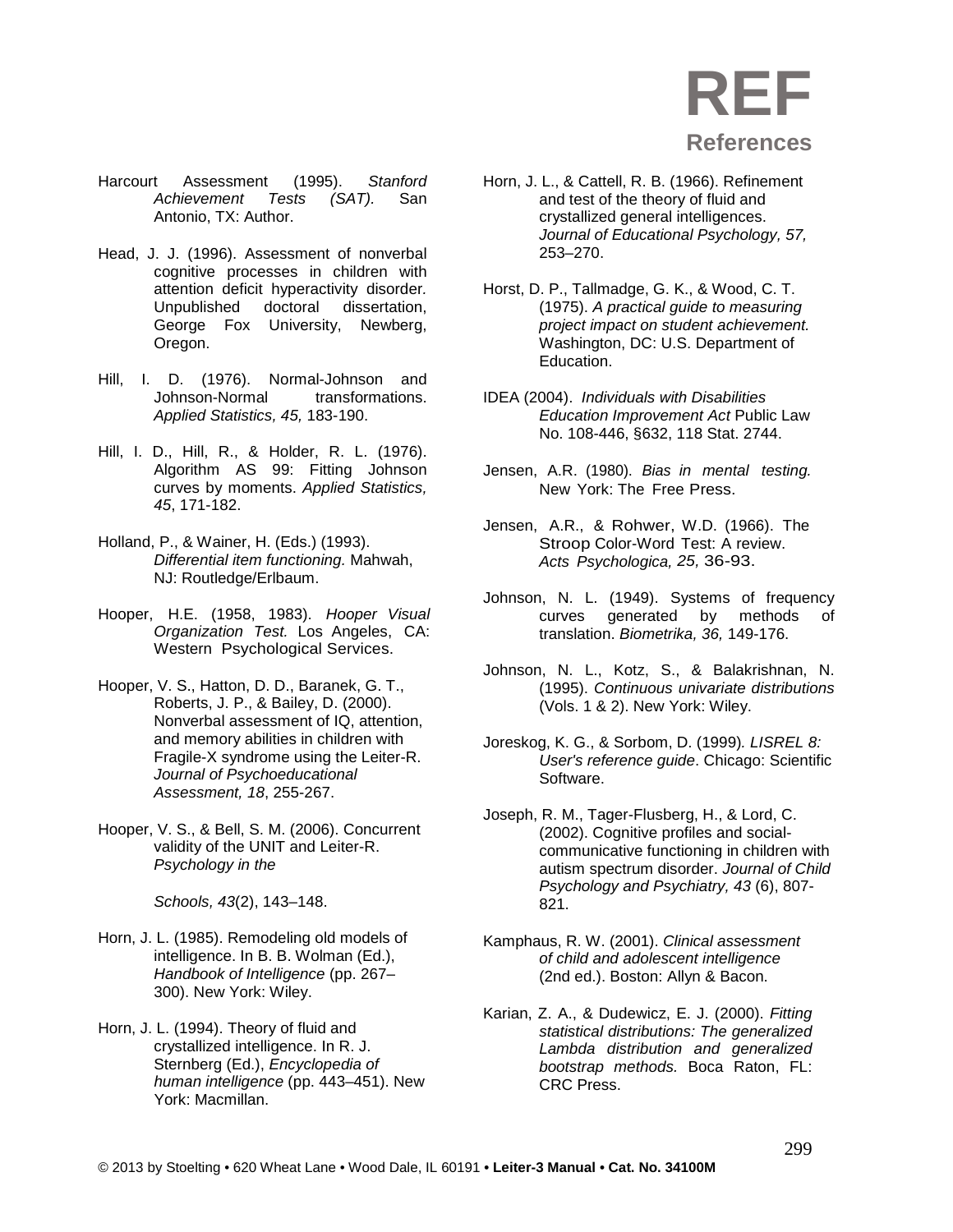

- Kaszniak, A.W., Garron, D.C., & Fox, J.H. ( 1979). Dif- ferential effects of age and cerebral atrophy upon span of immediate recall and pairedassociate learning in older patients suspected of dementia. *Cortex, 15,* 285-295.
- Kaufman, A.S. (1979). *Intelligent testing with the WISC-R.* New York: Wiley.
- Kaufman, A.S. (1990). *Assessing adolescent and adult intelligence.* Boston: Allyn & Bacon.
- Kaufman, A. S. (1994). Intelligent testing with the WISC-III. New York: Wiley.
- Kaufman, A. S., & Kaufman, N. (1993). *Kaufman Adult Intelligence Test (KAIT).* Circle Pines, MN: American Guidance Service/Pearson Assessment.
- Kaufman, A. S., & Lichtenberger, E. O. (1999). *Essentials of WAIS-III assessment*. New York: Wiley.
- Kessler, R.C., Chiu, W.T., Demler, O., & Walters, E.E (2005). Prevalence, severity, and comorbidity of twelve month DSM-IV disorders in the National Comorbidity Survey Replication (NCS-R). *Archives of General Psychiatry*, *62*(6), 617-627.
- Koch, C. (2003). Self-monitoring, need for cognition, and the Stroop effect: A preliminary study. *Perceptual & Motor Skills, 96*, 212-214.
- Koch, C., & Kubovy, M.(1996, June).Interference is a color-color Stroop task. Poster presented at the Eight Annual Convention of the American Psychological Society, San Francisco, CA.
- Koehn, R. D. (1998). WISC-III and Leiter-R assessments of intellectual abilities in Hispanic-American children with Englishas-a-second language. Unpublished

doctoral dissertation, George Fox University, Newberg, Oregon.

- Kolen, M. J. (1983). Effectiveness of analytic smoothing in equipercentile equating. ACT Technical Bulletin No. 41. Iowa City, IA: American College Testing Program.
- Kolen, M. J. (1991). Smoothing methods for estimating test score distributions. *Journal of Educational Measurement, 28*, 257-282.
- Krishnakumar, A., & Black, M. (2001). Estimating cognitive growth curves from environmental risk factors: Mediating the role of parenting and child factors. In L. Collins & A. Sayer (Eds.), *New methods for the analysis of change*. (pp. 414-415) Washington, DC: American Psychological Association.
- Kuschner, E. S., Bennetto, L., & Yost, K. (2007). Patterns of nonverbal cognitive functioning in young children with autism spectrum disorders. *Journal of Autism and Developmental Disorders, 37* (5), 795-807.
- Larson, G.E., Merritt, C.R., & Williams, S.E. (1988). Information processing and intelligence: Some implications of task complexity. *Intelligence,12,*131- 147.
- Larson, G.E., & Saccuzzo, D.P. (1989). Cognitive correlates of general intelligence: Toward a process theory of g. *Intelligence, 13,* 5-31.
- Lawshe, C. H. (1975). A quantitative approach to content validity. *Personnel Psychology, 28*, 563-575.
- Leininger, B.E., Gramling, S.E., & Farrell, A.D. (1990). Neuropsychological deficits in symptomatic minor head injury patients after concussion and mild concussion. *Journal of Neurology, Neurosurgery, and Psychiatry, 53,* 293-296.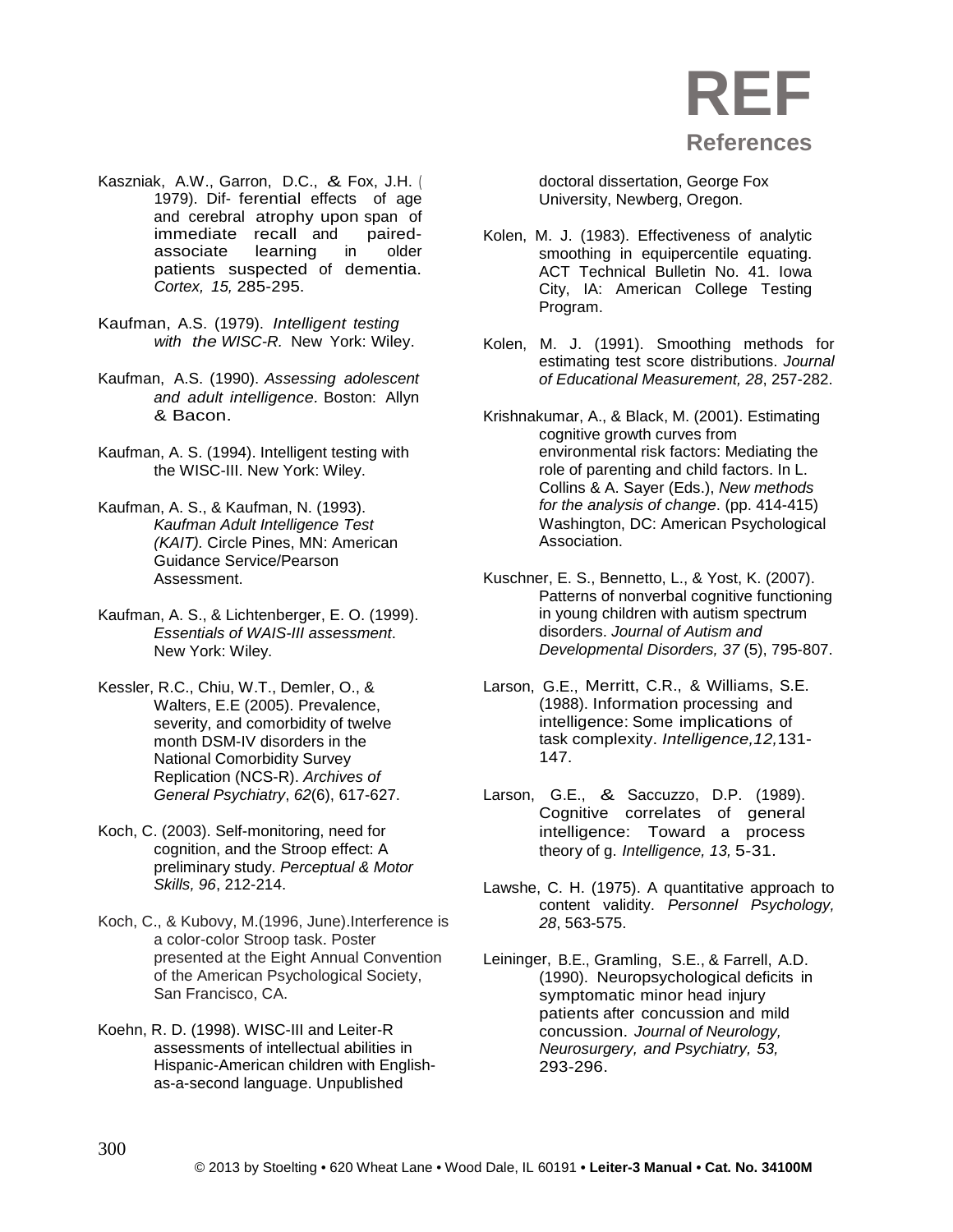

- Leiter, R. G. (1938). *A comparative study of the general intelligence of Caucasian and Asian children as measured by the Leiter International Performance Scale.*  Unpublished doctoral dissertation, University of Southern California, Los Angeles, CA.
- Leiter, R. G. (1966). *Development of the Leiter International Performance Scal*e. Unpublished audio tape by Thomas K. Fagan, School Psychology Program, University of Memphis, TN. (Available from Stoelting Company, Wood Dale, IL).
- Leiter, R.G. (1979). *Instruction manual for the Leiter International Performance Scale.* Wood Dale, IL: Stoelting Co.
- Leslie, L., & Caldwell, J. (2001). *Qualitative Reading Inventory—3 (QRI-3).* New York: Addison-Wesley Longman.
- Levine, M. N. (1982). *Leiter International Performance Scale: A handbook.* Los Angeles, CA: WPS.
- Lezak, M. D. (1995). *Neuropsychological assessment*. (3rd Ed.). New York: Oxford University Press.
- Llabre, M.M. (1984). Standard Progressive Matrices. In D.J. Keyser & R.C. Sweetland (Eds.), *Test critiques* (Vol. I). Kansas City, MO: Test Corporation of America.
- Lincacre, J.M., & Wright, B.D. (1990). *The manyfaceted Rasch model FACETS computer program manual.* Chicago: MESA Press
- Linacre, J.M., & Wright, B.D. (1994). *FACETS: Many- facet Rasch analysis.*  Chicago, IL: University of Chicago MESA Press.
- Lincacre, J.M., & Wright, B.D. (2000). WINSTEPS v. 3.00: *Rasch item analysis computer program manual.* Chicago: MESA Press.
- Liss, M., Fein, D., Allen, D., Dunn, M., Feinstein, C., Morris, R., Waterhouse, L., & Rapin, I.

(2001). Executive functioning in highfunctioning children with autism. *Journal of Child Psychology and Psychiatry, 42,* (2), 261-270.

- Lohman, D.F. (1993). Teaching and testing to develop fluid abilities. *Educational Researcher*, October, 1993, 12-23.
- Lopuck, L. (1996). *Designing Multimedia: A visual guide to multimedia and online graphic design*. Berkeley, CA.: Peachpit Press.
- Lord, F.M. (1980). *Applications of item response theory to practical testing problems.* Hillsdale, NJ: Erlbaum.
- Lord, C., Risi, S., Lambrecht, L., Cook, E.H., Leventhal, B.L., et al. (2000). The Autism Diagnostic Observation Schedule-Generic: A standard measure of social and communication deficits associated with the spectrum of autism. *Journal of Autism and Developmental Disorders, 30,* 205-223.
- Lord, C., Rutter, M., DiLavore, P., & Risi, S. (1999). *Autism Diagnostic Observation Schedule (ADOS) manual.* Los Angeles, CA: Western Psychological Services.
- Lord, F.M. (1980). *Applications of item response theory to practical testing problems*. Mahwah, NJ: Erlbaum.
- Luria, A.R. (1966). *Higher cortical functions in man.* New York: Basic Books.
- Lyon, G.R., & Krasnegor, N.A. (1996). *Attention, memory and executive function.* Baltimore, MD: Paul H. Brookes.
- Madsen, D. M. (1996). *Nonverbal cognitive growth scales.* Phase II Grant MH52992-03, 1994-1999, Phase I, Final Report. Wood Dale, IL: Stoelting.
- Madsen, D.H., Roid, G.H., & Miller, L.J. (1996). *Non- verbal intellectual assessment: Restandardization of a new measure, the Leiter International*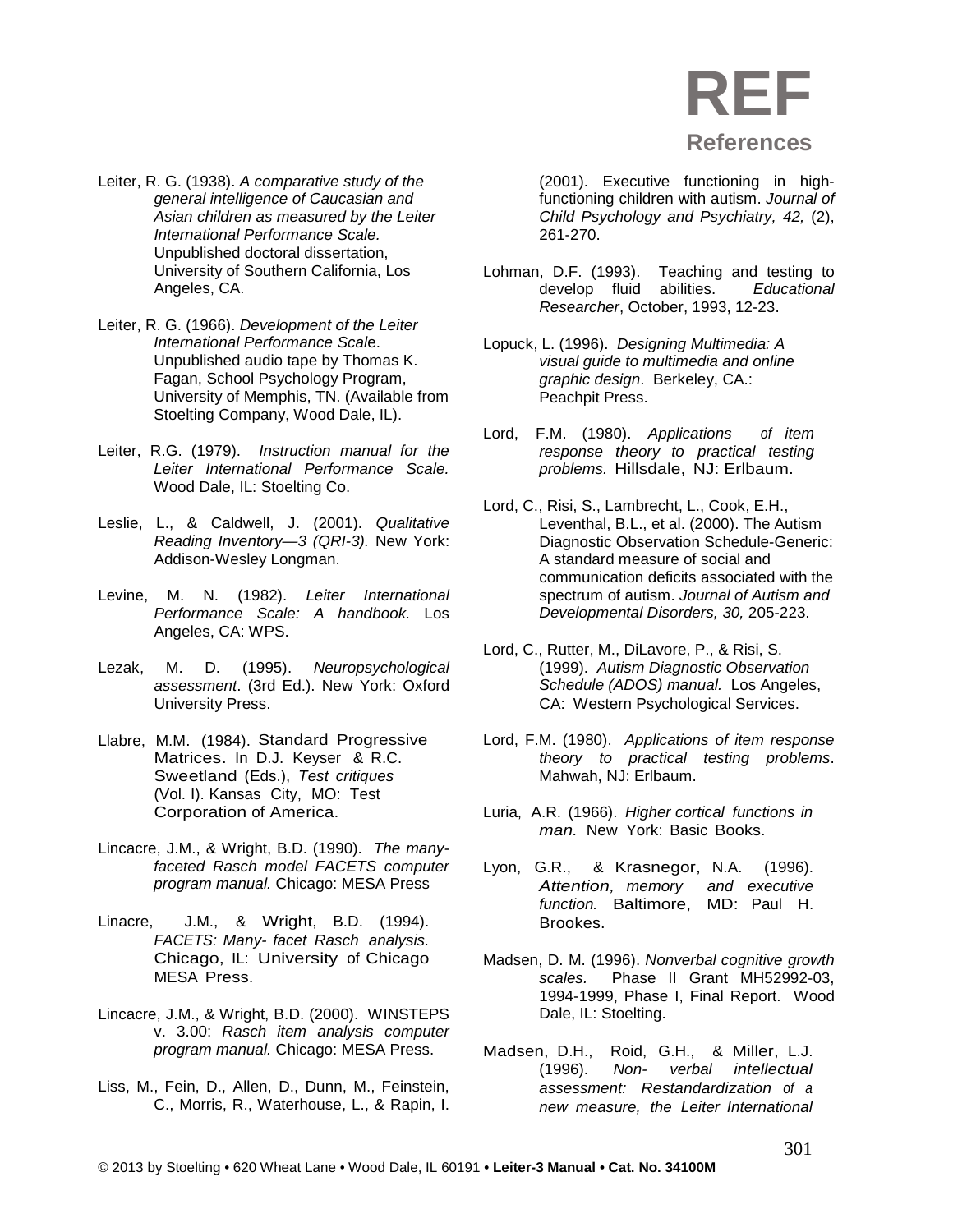

*Performance Scale-Revised.* presented at the<br>
of the American meetings of the Psychological Association, Toronto, August.

- Manassis, K., Tannock, R., Garland, E. J., Minde, K., McInnes, A., Clark, S. (2007). The sounds of silence: Language, cognition, and anxiety in selective mutism. *Journal of the American Academy of Child & Adolescent Psychiatry, 46*, 1187-1195.
- Mantel, N., & Haenszel, W. (1959). Statistical aspects of the analysis of data from retrospective studies of disease. *Journal of the National Cancer Institute, 22*, 719-748.
- Marshalek, B., Lohman, D.F., & Snow, R.E. (1983). The complexity continuum in the radex and models of intelligence. *Intelligence,* 7, 107-128.
- Massman, P.J., Delis, D.C., & Butters, N. ( 1992). The subcortical dysfunction model of memory<br>deficits in depressions: depressions: Neuropsychological validation in a subgroup of patients. *Journal of Clinical and Ex- perimental Neuropsychology, 14,* 687-706.
- Matarazzo, J. D. (1990). Psychological assessment versus psychological testing. *American Psychologist, 44*, 451-452.
- Mather, N., & Woodcock, R. W. (2001). *WJ III Tests of Cognitive Abilities examiner's manual*. Rolling Meadows, IL: Riverside.
- Matson, J.L. (2007). Determining treatment outcome in early intervention programs for autism spectrum disorders: A critical analysis of measurement issues in learning based interventions. *Research in Developmental Disabilities, 28,* 207-218.
- Mayes, S. D., & Calhoun, S. L. (2003). Ability profiles in children with autism. *The National Autistic Society, 6*, 65-80.
- Mayes, S. D., & Calhoun, S. L. (2004). Influence of IQ and age in childhood autism: Lack of support for DSM-IV Asperger's disorder. *Journal of Developmental and Physical Disabilities, 3*, 257-272.
- McCallum, R. S., Bracken, B. A., & Wasserman, J. D. (2001). *Essentials of nonverbal assessment.* New York: Wiley.
- McCarney, S. (1995). *Manual for the ADDES-School and Home Versions* (2nd ed.). Columbia, MO: Hawthorne Educational Services, Inc.
- McCrae, R.R., & Costa, P.T., Jr. (1989). *More reasons to adopt the five-factor model. American Psychologist, 44,* 451-452.
- McDermott, P. A., Fantuzzo, J. W., & Glutting, J. J. (1990). Just say no to subtest analysis: A critique on Wechsler theory and practice. *Journal of Psychoeducational Assessment, 8,* 290–302.
- McGrew, K. S., & Flanagan, D. P. (1998). *The intelligence test desk reference (ITDR): Cf-Gc cross battery assessment.* Boston: Allyn & Bacon.
- McGrew, K. S., & Woodcock, R. W. (2001). *Woodcock-Johnson III: Technical Manual.*  Itasca, IL: Riverside.
- McLellan, M.J., & Walton, M.J. (1996). *Concurrent validation of the Leiter-R with WISC-III with Navajo children.* Paper presented at the meetings of the American meetings Psychological Association, Toronto, August.
- Meisels, J., & Fenicel, E. (1996). New visions for the developmental assessment of infants and young children. *Developmental Psychology, 17,* 848-850.
- Mellott, M.J., & McLellan, M.J. (1996). *Using non- verbal cognitive scales with Navajo children.* Paper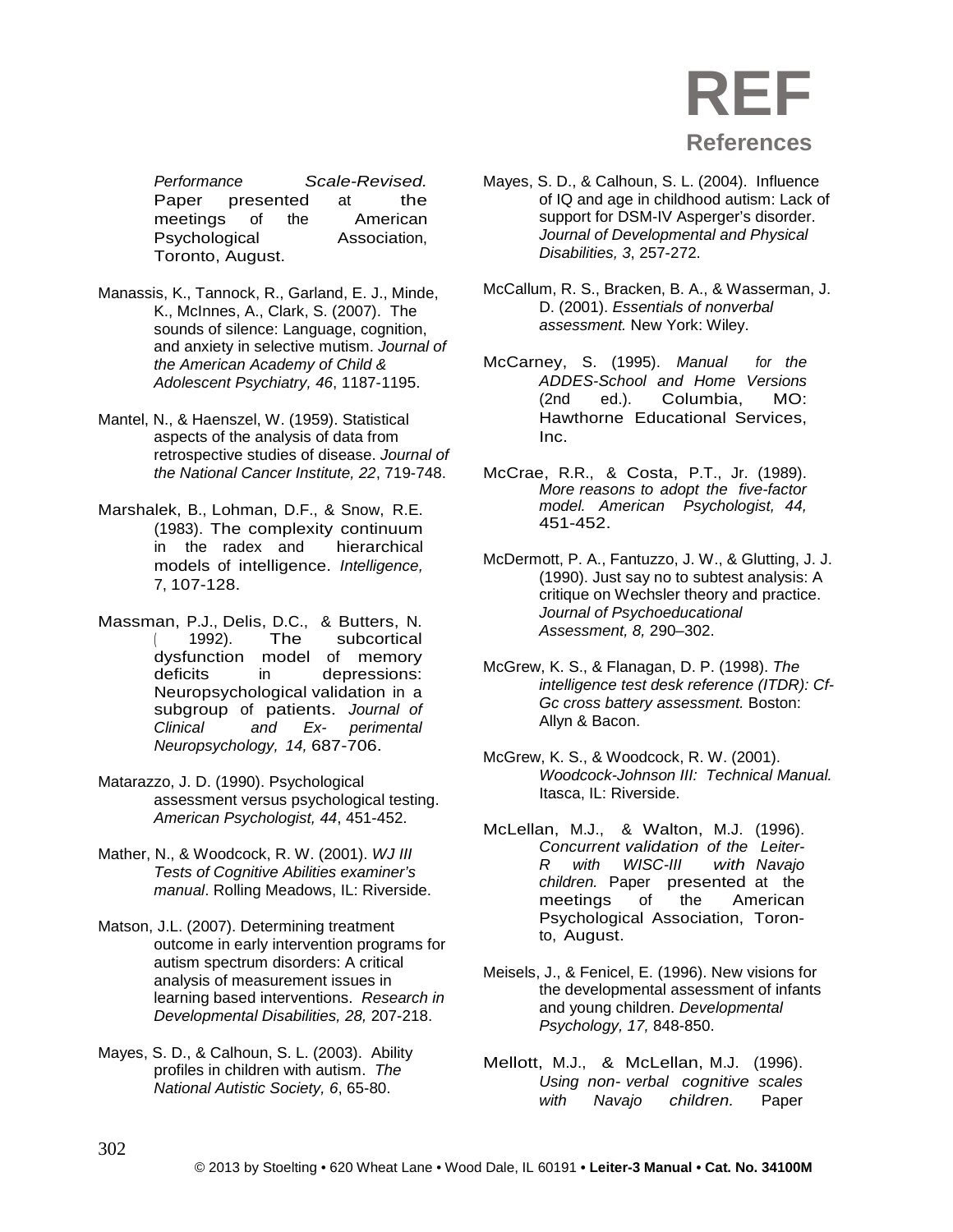presented at the meetings of the Western Psychological Association, San Jose, April.

- Messer, S., & Brodzinsky, D. (1981). Three year stability of reflectionimpulsivity in young<br>adolescents. Developmental  $Develo o mental$ *Psychology, 17,* 848-850.
- Miller, L.J. (1991). *First STEP (Screening Test for Evaluating Preschoolers).* San Antonio: The Psychological Corporation.
- Miller, L.J., & Robinson, C. (1996). Strategies for meaningful assessment of infants and toddlers with significant physical and sensory disabilities. In S.J. Meisels & E. Fenichel (Eds.), *New visions for developmental assessment of infants and young children* (chapter 15). Washington, DC: Zero to Three.
- Miller, L.J., & Roid, G.H. (1994). *The T.I.M.E. Toddler and Infant Motor Evaluation: A standardized instrument*. San Antonio, TX: Harcourt-Brace/The Psychological Corporation.
- Minshew, N.J., & Golstein, G. (1998). Autism and a disorder of complex information processing. *Mental Retardation and Developmental Disabilities, 4,* 129-136.
- Morrow, L.A., Robin, N., Hodgson, M.J., & Kamis, H. (1992). Assessment of attention and memory efficiency in persons with solvent neurotoxicity. *Neuropsychologia, 30,* 911-922.
- Mundy, P. & Crowson, M. (1997). Joint attention and early social communication: implications for research on intervention with autism. *Journal of Autism and Developmental Disorders, 27,* 653-675.
- Murphy, M., & Hagerman,R. (1992). Attention deficit hyperactivity disorder in children: Diagnosis, treatment and follow up. *Journal of Pediatric Health Care,* 6(1), 2-11.
- McConaughy, S. H., & Achenbach, T. M. (2004). *Manual for the Test Observation Form for Ages 2–18*. Burlington, VT: ASEBA.
- Naglieri, J. A., & Bornstein, B. T. (2003). Intelligence and achievement: Just how correlated are they? *Journal of Psychoeducational Assessment, 21,* 244–260.
- Nelson, H.E. ( 1976). A modified card sorting test sensitive to frontal lobe defects. *Cortex, 12,* 313-324.
- Nordlund, C. B. (1998). *An examination of behavior ratings and rater differences of ADHD subjects on the Leiter-R rating scales.* Unpublished doctoral dissertation, George Fox University, Newberg, Oregon.
- Norusis, M. J. (1990). *SPSS base system user's guide*. Chicago: SPSS.
- Olson, R. C. (1998). *Subtypes of learning disabilities on a nonverbal cognitive instrument.* Unpublished doctoral dissertation, George Fox University, Newberg, Oregon.
- Parrino, L., Rapoport, J., Behar, D., Sceery, W., Ismond, D., & Bunney,<br>W. (1983). A naturalistic naturalistic assessment of the motor activity of hyperactive boys. *Archives of General Psychiatry, 40,* 681-687.
- Pearson, E. S., & Hartley, H. O. (1976). Biometrika tables for statisticians. New York, NY: Cambridge University Press.
- Pelham, W., Gangy, E., Greenslade, K., & Milich, R. (1992). Teacher ratings of DSM III-R symptoms for the disruptive behavior disorders. *Journal of American Academy of Child and Adolescent Psychiatry,* 31(2), 210- 218.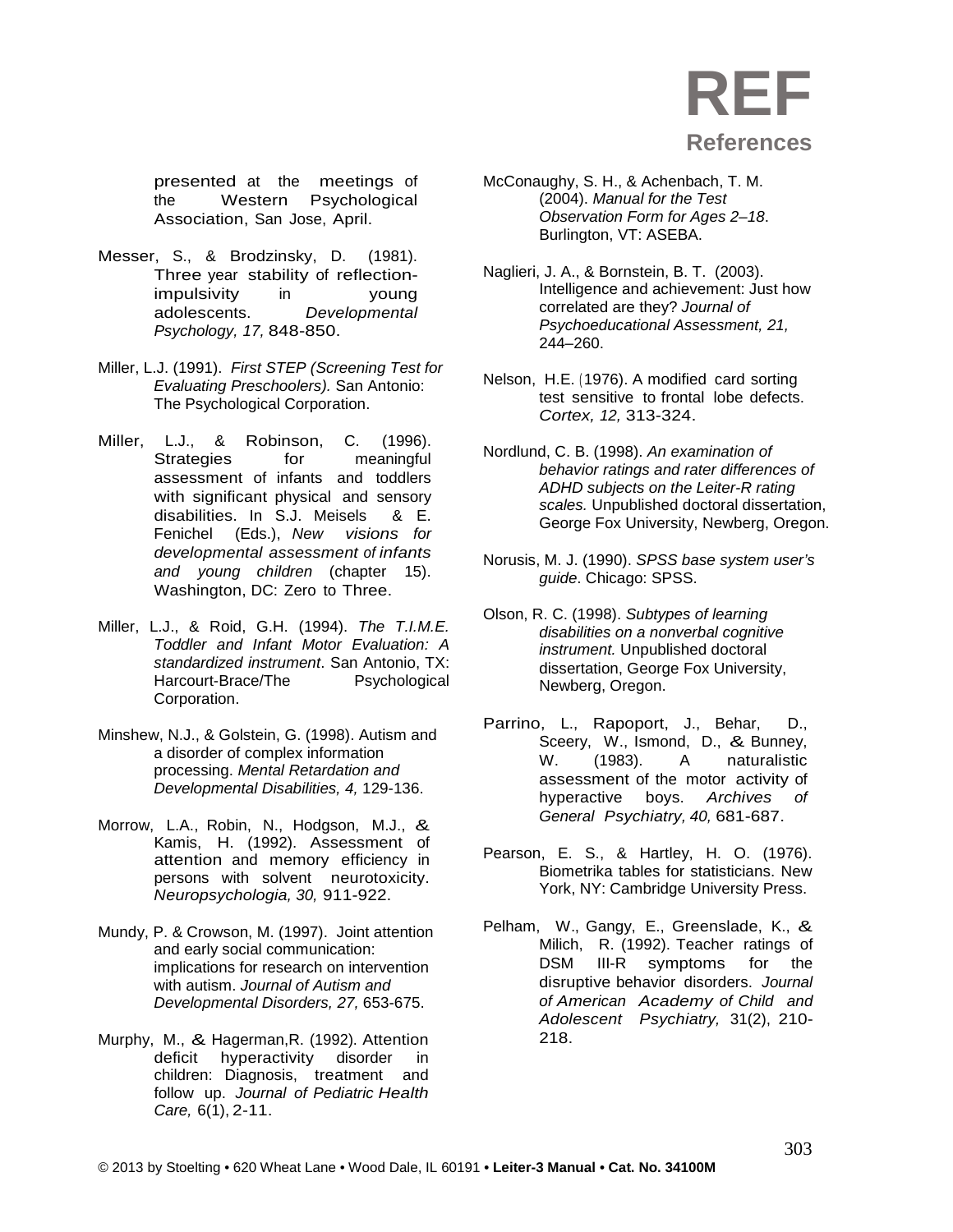

- Pennington, B. (1991). *Diagnosing learning disorders: A neuropsychological framework.* New York: Guilford Press.
- Phinney, J.S. (1996). When we talk about American Ethnic Groups, what do we mean? *American Psychologist, 51,* 918-927.
- Puente, A.E., & McCaffrey, R. (Eds.) (1992). *Handbook of neuropsychological assessment: A biopsychosocial perspective*. New York: Plenum Press.
- Quinn, D. C. (1999). *Nonverbal cognitive performance of children with traumatic brain injury using the Leiter-R Tryout Edition.* Unpublished doctoral dissertation, George Fox University, Newberg, OR.
- Rahmani, L., Geva, N., & Rochberg, J. (1987). Issues in neurocognitive assessment and training. In E. Vakil, D. Hoofien, & Z. Groswasser (Eds.), *Reha- bilitation of the brain injured.* London: Freund Publishing House.
- Ramberg, J. S., & Schmeiser, B. W. (1974). An approximate method for generating asymmetric random variables. *Communications of the ACM, 17*, 78- 82.
- Rasch, G. (1966). An item analysis which takes individual differences into account. *British Journal of Mathematical and Statistical Psychology, 19, 49-57.*
- Rasch, G. (1980). *Probabilistic models for some intelligence and attainment tests*. Chicago, IL: University of Chicago Press. [Translated from the Danish original of 1960]
- Raven, J.C. (1958). *Standard progressive matrices.* London: H.K. Lewis.
- Raven, J., Raven, J. C., & Court, J. H. (1998). *Manual for Raven's Progressive Matrices and Vocabulary Scales.* Oxford, UK: Oxford Psychologists Press.
- Reckase, M.D. (1996). Test construction in the 1990s: Recent approaches every psychologist should know. *Psychological Assessment,* 8, 354- 359.
- Reynolds, C. R. (1997). Forward and backward memory span should not be combined for clinical analysis. *Archives of Clinical Neuropsychology, 12*, 29-40.
- Reynolds, C. R., & Voress, J. K. (2007). *Test of Memory and Learning (TOMAL-2), Second Edition, Examiner's Manual*. Austin, TX: Pro-Ed Inc.
- Reid, D.K., Hresko, W.P., & Swanson, H.L. (1996). Cognitive approaches to learning disabilities. Austin, TX: Pro-Ed.
- Roid, G. H. (1983). *Generalization of continuous norming: Cross-validation of test-score mean estimates*. Paper presented at the meetings of the American Psychological Association, Anaheim, CA, August.
- Roid, G.H. (1986). Computer technology in testing. In B.S. Plake & J.C. Witt (Eds.) *The future of testing: Buros-Nebraska symposium on measurement and testing*. (Vol. 2), pp. 29-69. Hillsdale, NJ: Erlbaum.
- Roid, G. H., & Fitts, W. H. (1988). *Tennessee Self Concept Scale revised manual*. Los Angeles: WPS.
- Roid, G. H. (1989). *Programs to fit skewed distributions and generate percentile norms for skewed and kurtotic distributions: Continuous norming with the first four moments*. (Technical Report No. 89-02), Salem, OR: Assessment Research.
- Roid, G. H. (1992). *Smoothing score distributions using moments: Applications in the norming of tests.* National Council on Measurement in Education, San Francisco, CA, April.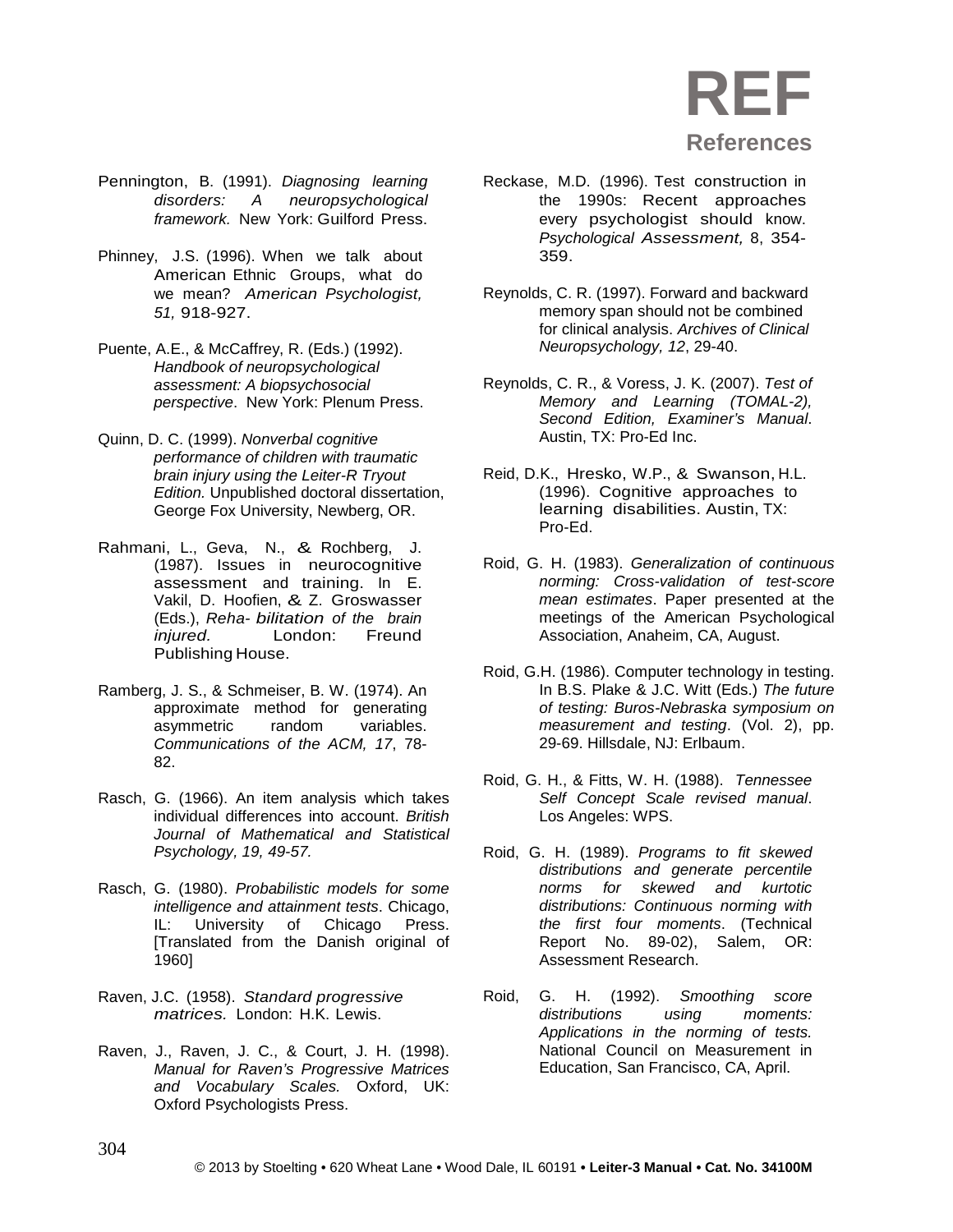- Roid, G. H. (1994). Patterns of writing skills derived from cluster analysis of directwriting assessments. *Applied Measurement in Education, 7*(2), 159–170.
- Roid, G. H. (2003). *Stanford-Binet Intelligence Scales—Fifth Edition,Test Kit, Examiner, Interpretive, and Technical Manuals. Austin, TX:* Pro-Ed Inc.
- Roid, G. H. (2003b). *Continuous norming of tests and research scales: Twenty year update.* Paper presented at the annual meeting of the American Psychological Association, Toronto, Canada, August.
- Roid, G. H. (2004). *Quality of Performance and Change-Sensitive Assessment of Cognitive Ability. K*eynote address for meetings of the International Test Users Conference, Melbourne, Australia, July.
- Roid, G. H. (2006). Designing ability tests. In S. M. Downing and T. M. Haladyna (Eds.) *Handbook of test development* (pp. 527- 542). Mahwah, NJ: Routledge/Erlbaum.
- Roid, G. H. (2006) Developing ability tests. Chapter in S. Downing & T. Haladyna, *Handbook of Test Development,* Mahwah, NJ: Erlbaum.
- Roid, G. H. (2008). *Development of outcome and progress monitoring assessments for children with autism spectrum disorders.* Unpublished paper, School of Education, SMU, Dallas, TX.
- Roid, G. H., Bos, J. (2009). Assessment of achievement and progress monitoring with the WRAT-4 and WRAT-4PMV. In J. Naglieri & S. Goldstein, *A Practitioner's Guide to Assessment of Intelligence & Achievement*, NY: Wiley.
- Roid, G. H. & Gorsuch, R. L. (1983). *Continuous norming: A new method for developing norms for psychological and educational tests.* Symposium presented at the meetings of the American Psychological Association, Anaheim, CA, August.
- Roid, G. H., Gorsuch, R. L., Pomplun, M., & Reynolds, C. R. (2003). *Twenty years of continuous norming research.*  Symposium presented at the meetings<br>of the American Psychological of the American Psychological Association, Toronto, Canada, August.
- Roid, G. H., & Gorsuch, R. L. (2010).<br>Continuous Parameter Estimation **Parameter** Estimation *Methods (CPEM) and Continuous Norming (CN).* Symposium presented at the annual meetings of the American Psychological Association, San Diego, August.
- Roid, G.H., & Gyurke, J. (1991). General-factor and specific variance in the WPPSI-R. *Journal of Psycho-educational Assessment, 9*, 275-289.
- Roid, G.H., & Haladyna, T.M. (1982). *A technology for test-item writing*. New York: Academic Press.
- Roid, G. H., Hardy-Braz, S., & Koch, C. (2013). *Development and validation of nonverbal cognitive tests: Leiter-3*. Paper presentation at the annual meetings of the National Association of School Psychologists, Seattle, February.
- Roid, G.H., & Johnson, W.B. (1998). Computer assisted psychological assessment. In C.R. Reynolds (Ed.) *Comprehensive Clinical Psychology, Volume 3: Assessment*. London: Elsevier.
- Roid, G. H., & Ledbetter, M. (2006). *WRAT4 Wide Range Achievement Test, Fourth Edition—Progress Monitoring version professional manual*. Lutz, FL: Psychological Assessment Resources.
- Roid, G. H., & Miller, L. J. (1997). *Leiter International Performance Scale— Revised.* Wood Dale, IL: Stoelting.
- Roid, G. H., & Miller, L. J. (1999). *Stoelting Brief Intelligence Scale manual.* Wood Dale, IL: Stoelting.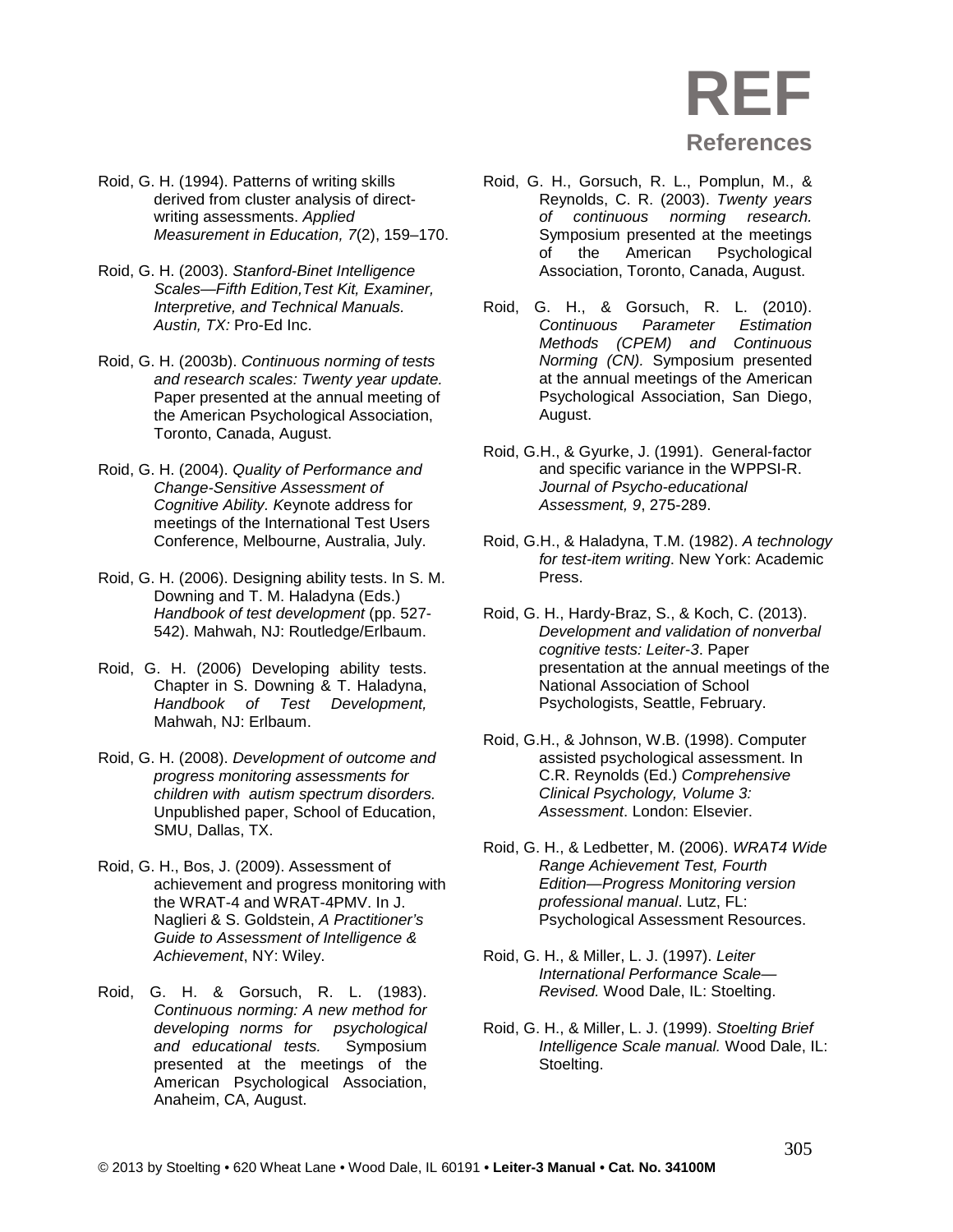

- Roid, G. H., Nellis, L., & McLellan, M. (2003). Use of the Leiter-R and S-BIT. In R. S. McCallum (Ed.), *Handbook of nonverbal assessment*. Boston: Kluwer/Plenum.
- Roid, G.H., & Pomplun, M. (2004). Interpretive strategies for the Stanford-Binet 5<sup>th</sup> Edition. In D. Flanagan & P. Harrison, *Contemporary intellectual assessment* (2nd Ed.), New York: Guilford. (pp. 325-343)
- Roid, G. H., Pomplun, M., & Martin, J. (2009). Nonverbal cognitive assessment with the Leiter-R. In J. Naglieri & S. Goldstein, *A Practitioner's Guide to Assessment of Intelligence & Achievement*, NY: Wiley.
- Roid, G. H., Prifitera, A., & Weiss, L.G. (1993). Replication of the WISC-III factor structure in an independent sample. *Journal of Psychoeducational Assessment, 11,* 6–21.
- Roid, G. H., & Sampers, J. (2004). *Merrill-Palmer Developmental Scale—Revised manual*. Wood Dale, IL: Stoelting.
- Roid, G.H., Shaughnessy, M.F., & Greathouse, D. (2005). Interview with Gale Roid, about the Stanford-Binet Fifth Edition. *North American Journal of Psychology, 7*, 493- 504.
- Roid, G. H., & Tippin, S. (2009). Assessment of cognitive strengths and weaknesses with the SB5. In J. Naglieri & S. Goldstein, *A Practitioner's Guide to Assessment of Intelligence & Achievement*, NY: Wiley.
- Roid, G.H., & Woodcock, R.W. (2000). Uses of Rasch scaling in the measurement of cognitive development and growth. *Journal of Outcome Measurement, 4*(2), 579-594.
- Roid, G. H., & Worrall, W. (1997). Replication of the WISC-III four-factor model in the Canadian normative sample. *Psychological Assessment, 9* (4), 512- 515.
- Rothbart, M.K. (1981). Measurement of temperament in infancy. *Child Development, 52,* 569-578.
- Rourke, B.P. (1985). *Neuropsychology of learning disabilities.* New York: Guilford.
- Rourke, B.P. (1988). The syndrome of non-verbal learning disabilities. *Clinical Neuropsychologist, 2,* 293-330.
- Salvia, J., Ysseldyke, J. E., & Bolt, S. (2007). *Assessment in special and inclusive education.* Boston, MA: Hougton-Mifflin.
- Salvia, J., & Ysseldyke, J.E. (1991). *Assessment.* (5th Ed.) Boston, MA: Houghton Mifflin.
- Sattler, J. M. (1988). *Assessment of children* (3rd ed.). San Diego: Author.
- Sattler, J. (1992). *Assessment of children: Revised and updated* (3rd ed.). San Diego, CA: Jerome M. Sattler, Publisher, Inc.
- Sattler, J. M. (2001). *Assessment of children: Cognitive applications* (4th ed.). La Mesa, CA: Author.
- Sattler, J. M. (2008). *Assessment of children: Cognitive foundations* (5th ed.). La Mesa, CA: Author.
- Schneider, W. J., & McGrew, K. S. (2012) The Cattell-Horn-Carroll model of intelligence. In D. Flanagan & P. Harrison (Eds.) *Contemporary intellectual assessment*. New York, NY: Guilford, pp. 99-144.
- Shafer, J. L. (1997). *Analysis of incomplete multivariate data.* London: Chapman & Hall.
- Shafer, J. L., & Graham, J. W. (2002). Missing data: Our view of the state of the art. *Psychological Methods, 7,* 147-177.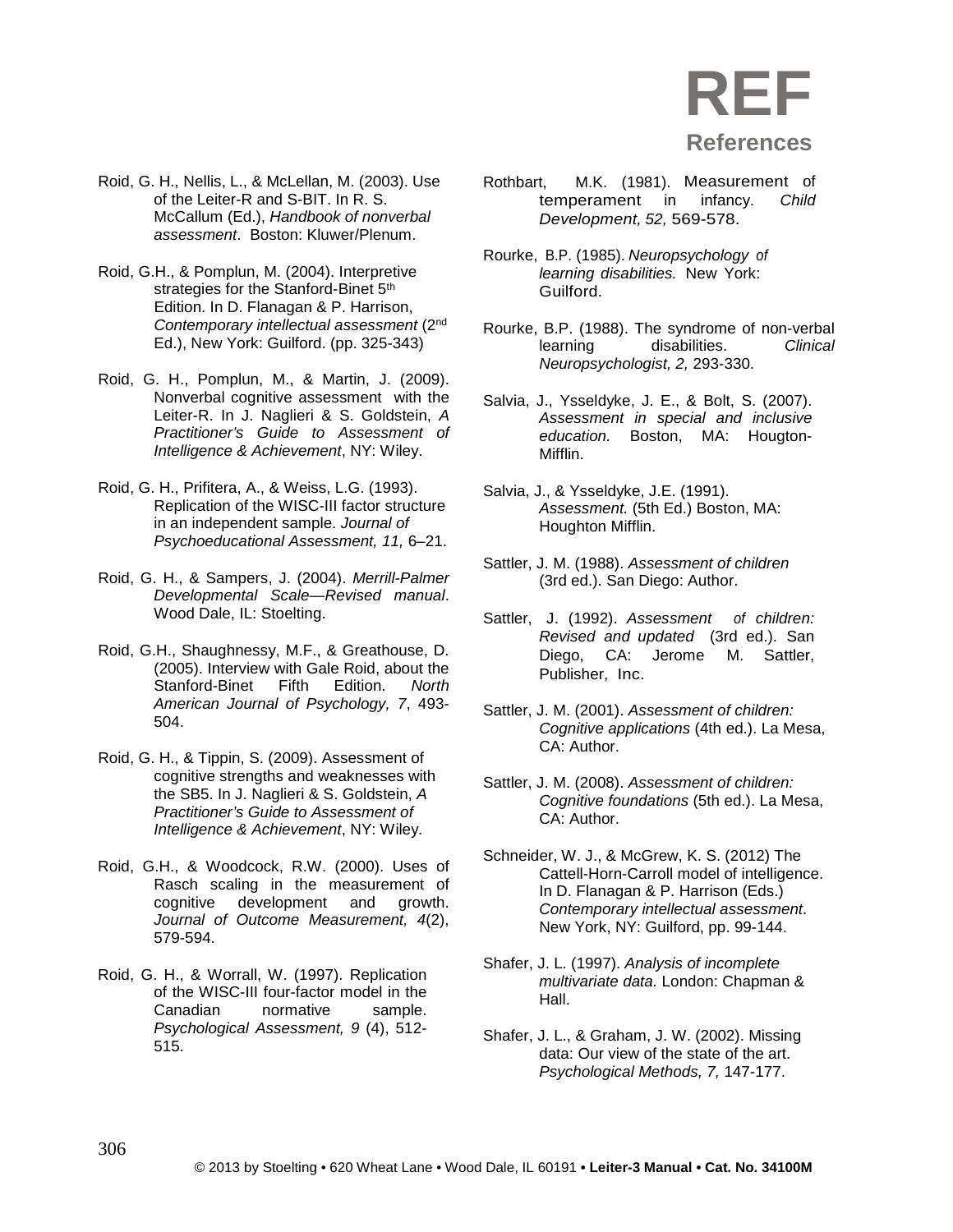

- Shalock, R. L., et al. (2010). *Intellectual Disability: Definition, Classification, and Systems of Supports* (11th Edition). Washington, DC: American Association on Intellectual Delay and Disability.
- Shum, D.H.K., McFarland, K.A., & Bain, J.D. ( 1990). Construct validity of eight tests of attention: Comparison of normal and closed head injured samples. *The Clinical Neuropsychologist, 4,* 151-162.
- Smith, A. (1968, 1973). The Symbol-Digit Modalities Test: A neuropsychologic test for economic screening of learning and other cerebral disorders. *Learning Disorders, 3,* 83-91.
- Snow, R.E. (1982). Intelligence and education. In R.J. Sternberg (Ed.), *Handbook of human intelligence* (pp. 493-585). Cambridge, England: Cambridge University Press.
- Spearman, C. (1923). *The nature of "intelligence" and the principles of cognition.* London: Macmillan.
- Spearman, C. (1927). *The abilities of man.*  London: Macmillan.
- Sternberg, D.E., & Jarvik, M.E.<br>(1976).Memory functions in (1976).Memory functions in depression. *Archives of General Psychiatry, 33,* 219-224.
- Sternberg, R. (1977). *Intelligence, information processing and analogical reasoning.* Hillsdale, NJ, Erlbaum.
- Sternberg, R.J. (1985). *Beyond IQ: A triarchic theory of human intelligence.*  New York: Cambridge University Press.
- Stroop, J. R. (1935). Studies of interference in serial verbal reactions. *Journal of Experimental Psychology, 18*, 643-662.
- Sullivan, E.V., Sagar, H.J., & Gabrieli, J.D.E. (1989). Different cognitive

profiles on standard behavioral tests in Parkinson's disease and Alzheimer's disease. *Journal of Clinical and Experimental Neuropsychology, 11,* 799-820.

- Swaminathan, H. & Rogers, H. J. (1990). Detecting differential item functioning using logistic regression procedures. *Journal of Educational Measurement, 27*(4), 361-370.
- Swanson, J. (1991). *SNAP-IV Rating Scale.* Irvine, CA: University of California.
- Svesson, L. (2010). Swedish Edition of the Merrill-Palmer Developmental Scale. (Unpublished Report; Stoelting Company, Wood Dale, IL).
- Talland, G.A. (1965). *Deranged memory.* New York: Academic Press.
- Taylor, A., & Clive, P.B.(1983).Two forms of the Stroop test. Perceptual and Motor Skills, 57, 879-882.doi: 10.2466pms.1983.57.3.879
- Tellegen, A., & Briggs, P. F. (1967). Old wine in new skins: Grouping Wechsler subtests into new scales*. Journal of Consulting Psychology, 31,* 499–506.
- Terman, L.M., & Oden, M.H. (1959). *The gifted group at mid-life, thirty-five years follow-up of the superior child: Genetic studies of genius, V.3.* Stanford, CA: Stanford University Press.] U. S. Census Bureau (2011). Census 2010 Summary File 1 United States. Washington, DC: Author.
- Thomas, A., & Chess, S. (1977). *Temperament and development.* New York: Bruner/Mazel.
- Thompson, N.M., Francis, D.J., Stuebing, K.K., Fletcher, J.M., Ewing-Cobbs, L., Miner, M.E., Levin, H.S., & Eisenberg, H.M. (1994). Motor, Visual-Spatial and Somatosensory Skills after classic head injury in children and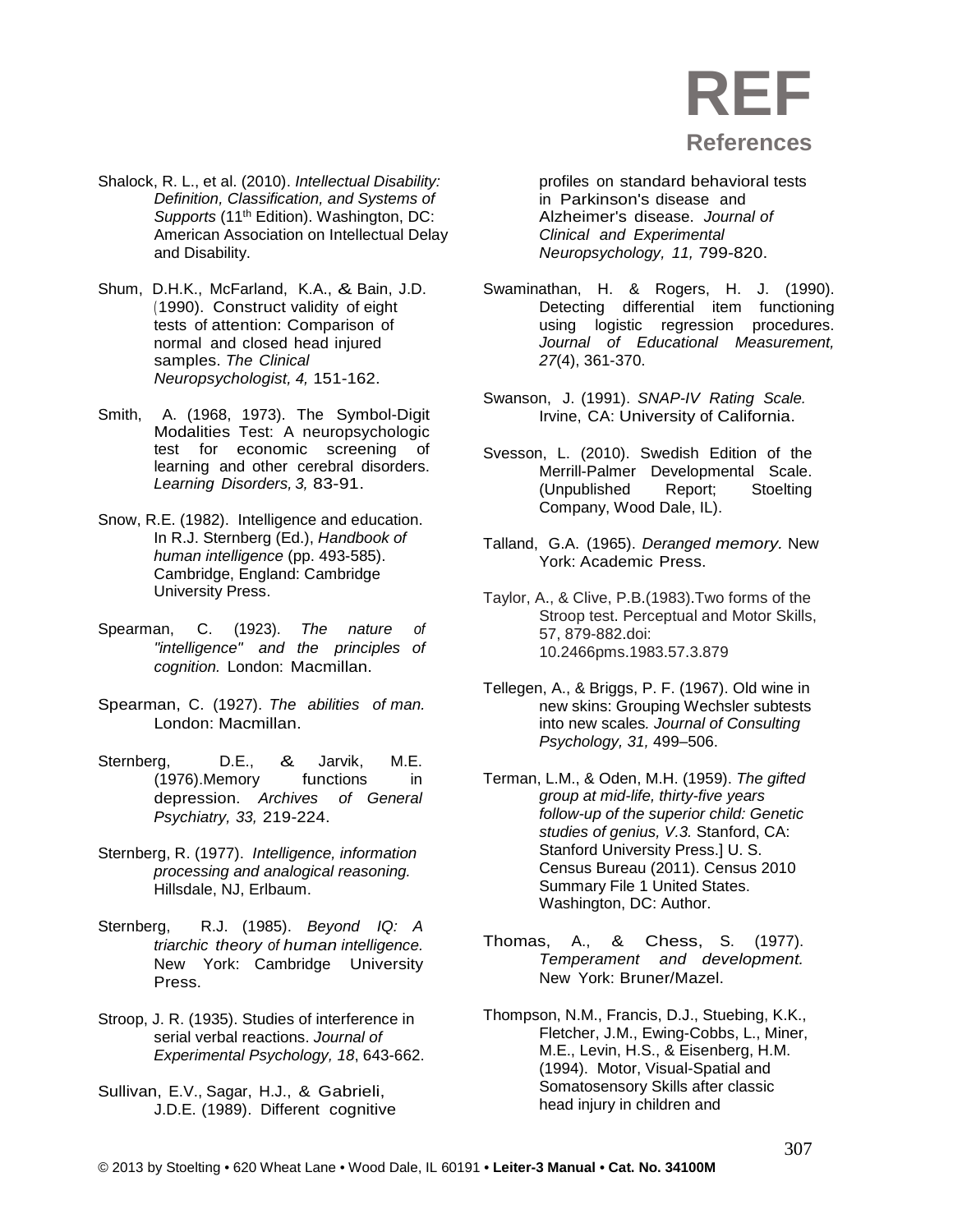adolescents: A study of change*. Psychology, 8*, 333-342.

- Thorndike, R. L. (1982). *Applied psychometrics*. Boston, MA: Houghton-Mifflin.
- Thorndike, R. L., Hagen, E. P., & Sattler, J. M. (1986). *The Stanford-Binet Intelligence Scale—Fourth Edition Guide for*  Administering and Scoring. Itasca, IL: Riverside.
- Thurstone, L.L. (1938). *Primary mental abilities.* Chicago, IL: University of Chicago Press.
- Thurstone, L.L. (1944). *A factorial study of perception.* Chicago, IL: University of Chicago Press.
- Thurstone, L.L., & Thurstone, T.G. (1953). *American Council on Education Examination.* Chicago, IL: Science Research Associates.
- Tsatsanis, K. D., Dartnall, N., Cicchetti, D., Sparrow, S. S., Klin, A., & Volkmar, F. R. (2003). Concurrent validity and classification accuracy of the Leiter and Leiter-R in low-functioning children with autism*. Journal of Autism and Developmental Disorders, 33*(1), February, pp. 23-30.
- Ullman, R., Sleator, E., & Sprague, R. (1988). *Manual for the ADD-H Comprehensive Teacher's Rating Scale* (2nd ed.). Champaign, IL: MetriTech, Inc.
- U.S. Bureau of Census (2008). *Population statistics: 2008 Update.* Washington, DC: Author.
- U.S. Bureau of Census (2011). *Summary table for population statistics: 2010 Census*. Washington, DC: Author.
- U.S. Department of Education (2007). *Data Analysis System OMB #1820-0043: "Children with Disabilities Receiving Special Education Under Part B of the*

*Individuals with Disabilities Education Act,"*. Data updated as of July 15, 2008. Retrieved from: [https://www.ideadata.org/arc\\_toc9.asp#pa](https://www.ideadata.org/arc_toc9.asp#partbCC) [rtbCC.](https://www.ideadata.org/arc_toc9.asp#partbCC) Washington DC: Author; Office of Special Education Programs.

- Uzzell, B.P., Dolinskas, C.A., Wiser, R.F., & Langfitt, T.W. (1987). Influence of lesions detected by computed<br>tomography on outcome and tomography on neuropsychological recovery after severe head injury. *Neurosurgery, 20,* 396-402.
- Van der Linden, W. J. (2006). A lognormal model for response times on test items. Journal of Educational and Behavioral Statistics, 31, 181.204.
- Van der Linden, W. J. (2007). A hierarchical framework for modeling speed and accuracy on test items*. Psychometrika, 73*, 287.308.
- Van der Linden, W. J., & Hambleton, R. K. (Eds.). (1997). *Handbook of modern item response theory.* New York: NJ: Springer.
- van der Meere, J., van Baal, M., & Sergeant, J. (1989). The additive factor method: A differential diagnostic tool in hyperactivity and learning disability. *Journal of Abnormal Child Psychiatry,* 17(4), 409-422.
- van Zomeren, A.H., & Brouwer, W.H. (1992). Assess- ment of attention. In J.R. Crawford, D.M. Parker, & W.W. McKinlay (Eds.), *A handbook of neuropsy- chological assessment.*  Hove, U.K: Lawrence Erl- baum Associates.
- Vernon, P.E. (1950). *The structure of human abilities.* New York: Wiley.
- Vernon, P.A. (1985). Individual differences in general cognitive ability. In L.C. Hartlage & C.F. Telzrow (Eds.), *The neuropsychology of individual*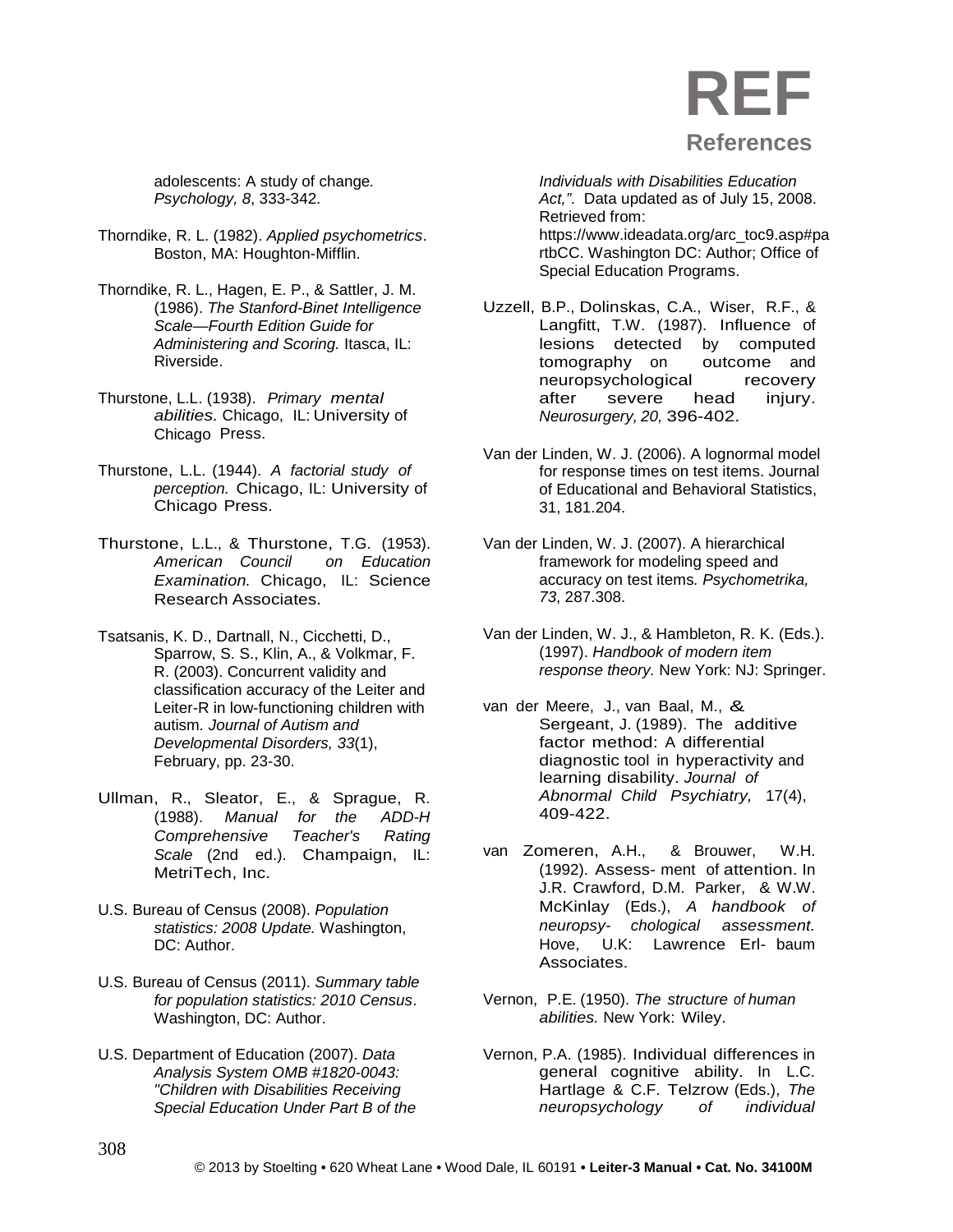

*differences: A developmental perspective.* New York: Plenum.

- Volkmar, F. R., Lord, C., Bailey, A., Schultz, R. T., & Klin, A. (2004). Autism and pervasive developmental disorders. *Journal of Child Psychology and Psychiatry*, *45*, 135-170.
- Wang, P.L. (1984). *Modified Vygotsky Concept Formation Test manual.* Chicago, IL: Stoelting Co.
- Ward, J. (1963). Hierarchical grouping to optimize an objective function. *Journal of the American Statistical Association, 56,* 236– 244.
- Webster, P. E., Plante, A. S., & Couvillion, L. M. (1997). Phonological impairment and prereading: Update on a longitudinal study. *Journal of Learning Disabilities, 30*(4), 365–375.
- Wechsler, D. (1939). *The measurement of adult intelligence.* Baltimore: Williams & Wilkins.
- Wechsler, D. (1987). *Wechsler Memory Scale—Revised. San Antonio, TX*: The Psychological Corporation.
- Wechsler, D. (1991). *Wechsler Intelligence Scale for Children—Third Edition* (WISC-III). San Antonio, TX: The Psychological Corporation.
- Wechsler, D. (1992). *Manual for the Wechsler Individual Achievement Test (WIAT)* San Antonio, TX: Psychological Corporation.
- Wechsler, D. (1996). *Manual: Canadian supplement* to the *Intelligence Scale for Children—Third Edition.* Toronto, Canada: The Psychological Corporation.
- Wechsler, D. (2003). *Wechsler Intelligence Scale for Children—Fourth Edition*. San Antonio, TX: Psychological Corporation.
- Wechsler, D. (2009). *Wechsler Memory Scale— Fourth Edition. San Antonio, TX*: Pearson/PsychCorp.
- Wechsler, D., & Naglieri, J. (2006). *Wechsler Nonverbal Scale of Ability*. San Antonio, TX: Pearson/The Psychological Corporation.
- Wendler, C. L. W. (1983). *Continuous norming of a projective test*. Paper presented at the meetings of the American Psychological Association, Anaheim, CA, August.
- Wenger, B. L., Kaye, H. S., & LaPlante, M. P. (1996). *Disabilities among children.* U. S. Department of Education, National Institute on Disability and Rehabilitation Research, *Disability Statistics Abstract, 15*.
- Wilkinson, G. S., & Robertson, G. J. (2006). *Wide Range Achievement Test, Fourth Edition manual.* Lutz, FL: Psychological Assessment Resources. Publishing.
- Williams, D. L., Goldstein, G., & Minshew, N. J. (2006). Neurophsychologic functioning in children with autism: Further evidence for disordered complex informationprocessing. *Child Neuropsyhcology, 12,* 279-298.
- Woodcock, R.W. (1990). Theoretical foundations of the WJ-R measures of cognitive ability. *Journal of Psychoeducational Assessment, 8*, 231-258.
- Woodcock, R. W. (1999). What can Rasch-based scores convey about a person's test performance? In S. E. Embretson & S. L. Hershberger (Eds.), *The new rules of measurement: What every psychologist and educator should know* (pp. 105–128). Mahwah, NJ: Erlbaum.
- Woodcock, R.W., & Dahl, M. N. (1971). *A common scale for the measurement of person ability and test item difficulty.* (AGS Paper